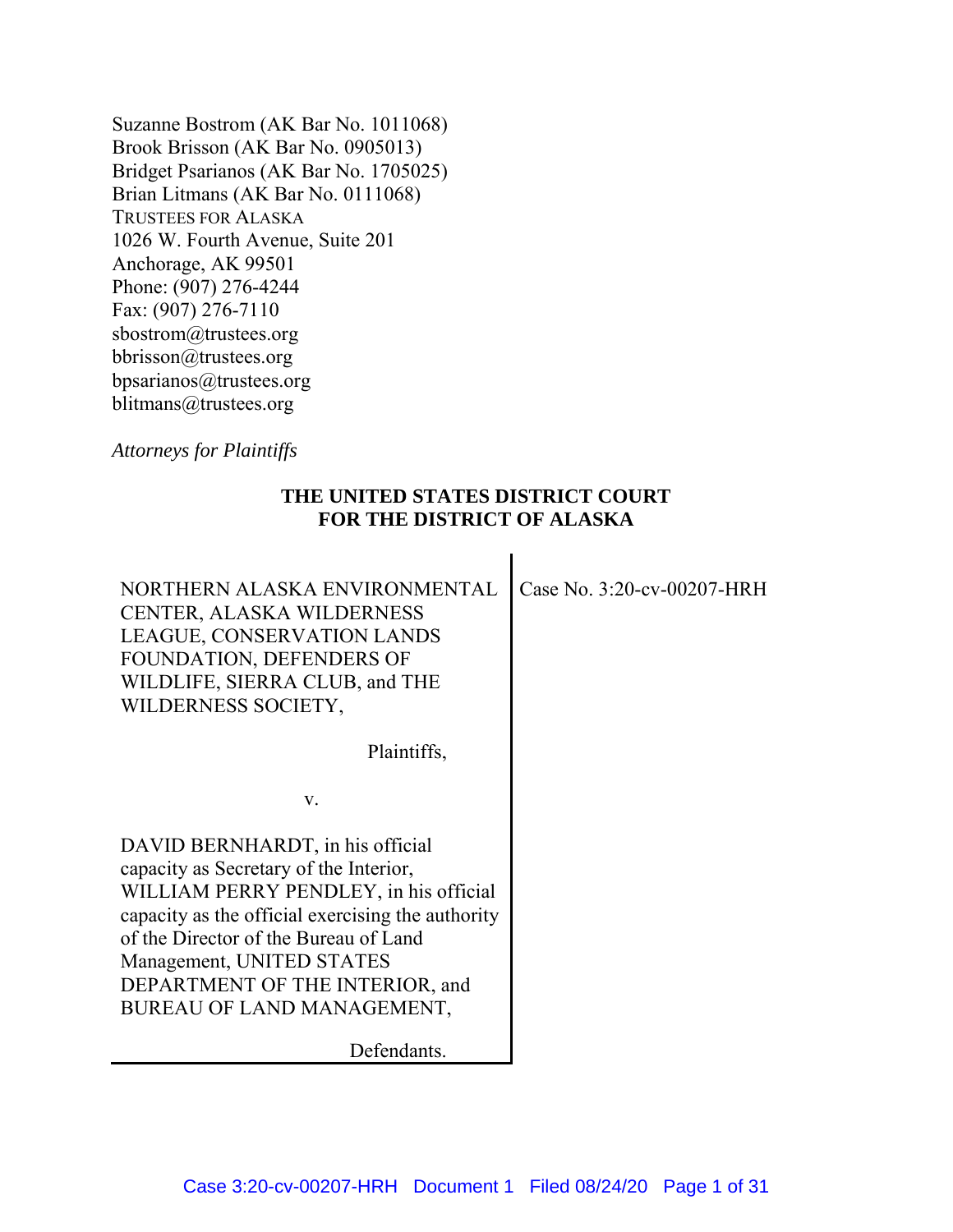**COMPLAINT FOR DECLARATORY AND INJUNCTIVE RELIEF** (National Environmental Policy Act, 42 U.S.C. §§ 4321–4370h; Naval Petroleum Reserves Production Act, 42 U.S.C. §§ 6501–6508; Administrative Procedure Act, 5 U.S.C. §§ 702–706)

Plaintiffs Northern Alaska Environmental Center, Alaska Wilderness League, Conservation Lands Foundation, Defenders of Wildlife, Sierra Club, and The Wilderness Society file this Complaint for Declaratory and Injunctive Relief, and hereby allege:

# **I. NATURE OF THE CASE**

1. At over 23-million acres, the National Petroleum Reserve–Alaska (Reserve) is the largest single block of federal public land in the United States. It provides habitat for numerous fish and wildlife species, many of which are vitally important for subsistence use. These include two caribou herds, polar bears, raptors, and millions of migratory birds that travel to the Reserve each year. Areas in the Reserve such as Teshekpuk Lake, the Colville River, and the Utukok Uplands have been recognized for decades as being particularly significant because of their importance to wildlife.

2. Under the management plan for the Reserve adopted in 2013, called the Integrated Activity Plan (IAP), the Bureau of Land Management (BLM) closed approximately half of the Reserve to oil and gas activity because of the need to protect sensitive areas like Teshekpuk Lake. Despite this prior decision and BLM's statutory obligation to provide maximum protection for wildlife, subsistence, and other important values in the Reserve, in 2018 BLM stated its intent to adopt a revised IAP that opened

*N. Alaska Envtl. Ctr. v. Bernhardt* Case No. 3:20-cv-00207-HRH Page 2 of 31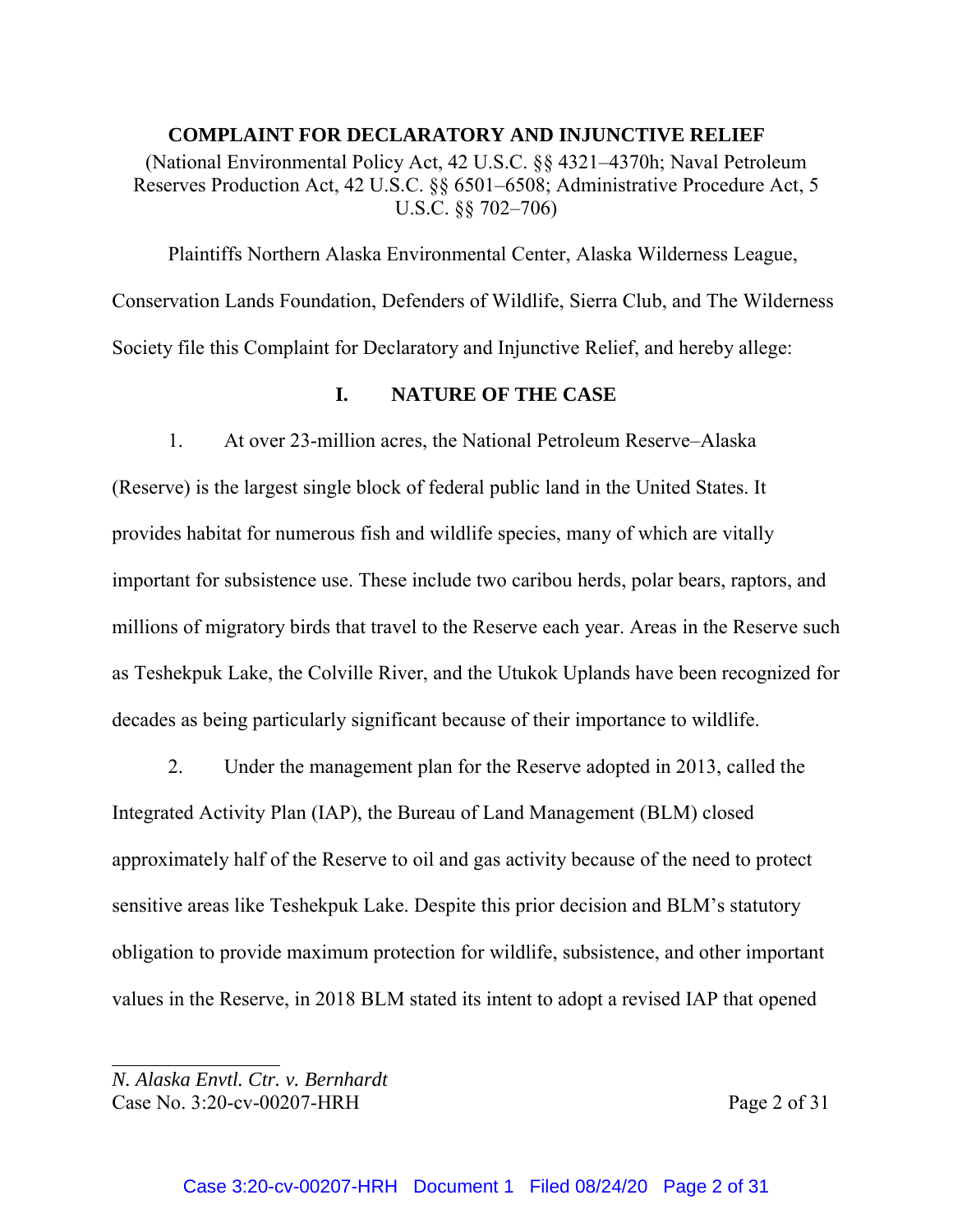more of the Reserve to oil and gas. To that end, the agency, issued a final Environmental Impact Statement (EIS) in June, identifying a preferred alternative that would dramatically reduce protections for sensitive species and habitats across the Reserve.

3. In issuing the final EIS for the revised IAP, BLM and the United States Department of the Interior (DOI) failed to comply with multiple statutes and regulations that impose important protections for the Reserve. These laws require careful consideration of the impacts of BLM's decision, the consideration of alternatives and mitigation measures to protect the Reserve, and that BLM adopt mitigation measures and provide maximum protection for areas with significant wildlife and other values.

4. This action seeks declaratory and injunctive relief against DOI and BLM for their failure to comply with the National Environmental Policy Act (NEPA), 42 U.S.C. §§ 4321–4370h and its regulations, the Naval Petroleum Reserves Production Act (NPRPA), 42 U.S.C. §§ 6501–6508 and its regulations, and the Administrative Procedure Act (APA), 5 U.S.C. §§ 702–706.

5. Plaintiffs bring this action to invalidate BLM's unlawful final EIS and any related or subsequent decisions, including BLM's forthcoming Record of Decision.

6. Plaintiffs seek vacatur, declaratory, and injunctive relief to compel agency action unlawfully withheld and because BLM's decision is arbitrary, capricious, an abuse of discretion, not in accordance with the law, in excess of statutory authority, and without observance of the procedure required by law. 5 U.S.C. § 706.

*N. Alaska Envtl. Ctr. v. Bernhardt* Case No. 3:20-cv-00207-HRH Page 3 of 31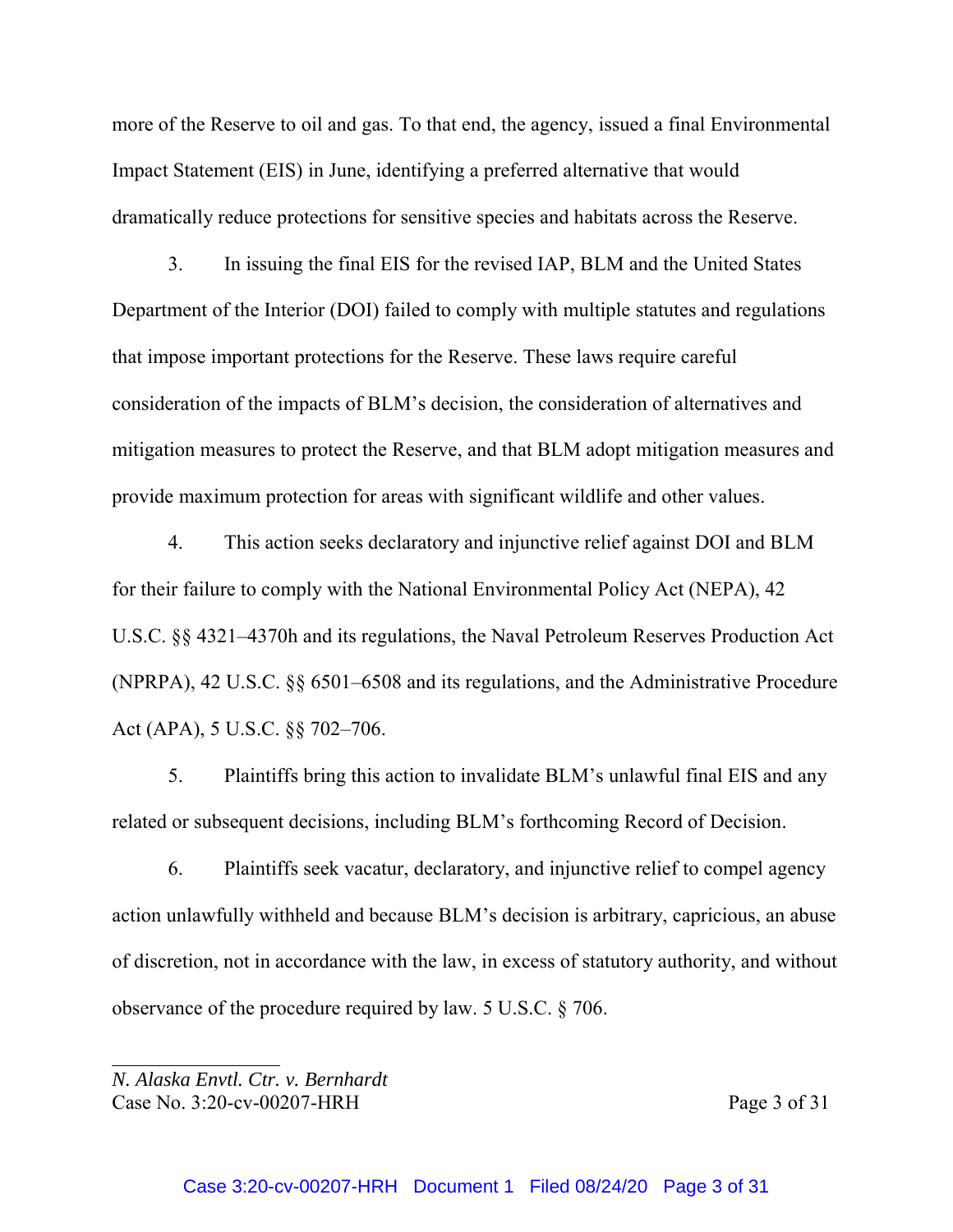### **II. JURISDICTION AND VENUE**

7. This Court has jurisdiction over the parties and subject matter of this action under 28 U.S.C. §§ 1331 (federal question), 1361 (action to compel mandatory duty), 2201 (declaratory relief), and 2202 (injunctive relief). Plaintiffs have a right to judicial review under the APA, 5 U.S.C. §§ 701–706, and this action is brought in accordance with the terms of the NPRPA, 42 U.S.C.  $\S$  6506a(n)(1).

8. Defendants' sovereign immunity is waived pursuant to the APA, 5 U.S.C. § 702.

9. Venue is proper in the District of Alaska under 28 U.S.C. § 1391 because a substantial part of the events giving rise to the claims occurred within the BLM Alaska State and Arctic District Offices and because the public lands at issue in the case are located in Alaska.

### **III. PARTIES**

#### Plaintiffs

10. Plaintiff Northern Alaska Environmental Center (Northern Center) is an Alaska nonprofit environmental organization founded in 1971 with over 900 members, sixty percent of whom are located throughout Alaska. The Northern Center's mission is to promote the conservation of the environment and sustainable resource stewardship in Interior and Arctic Alaska through education and advocacy. One of the Northern Center's major focus areas is its Arctic program. The Northern Center actively works to protect

*N. Alaska Envtl. Ctr. v. Bernhardt* Case No. 3:20-cv-00207-HRH Page 4 of 31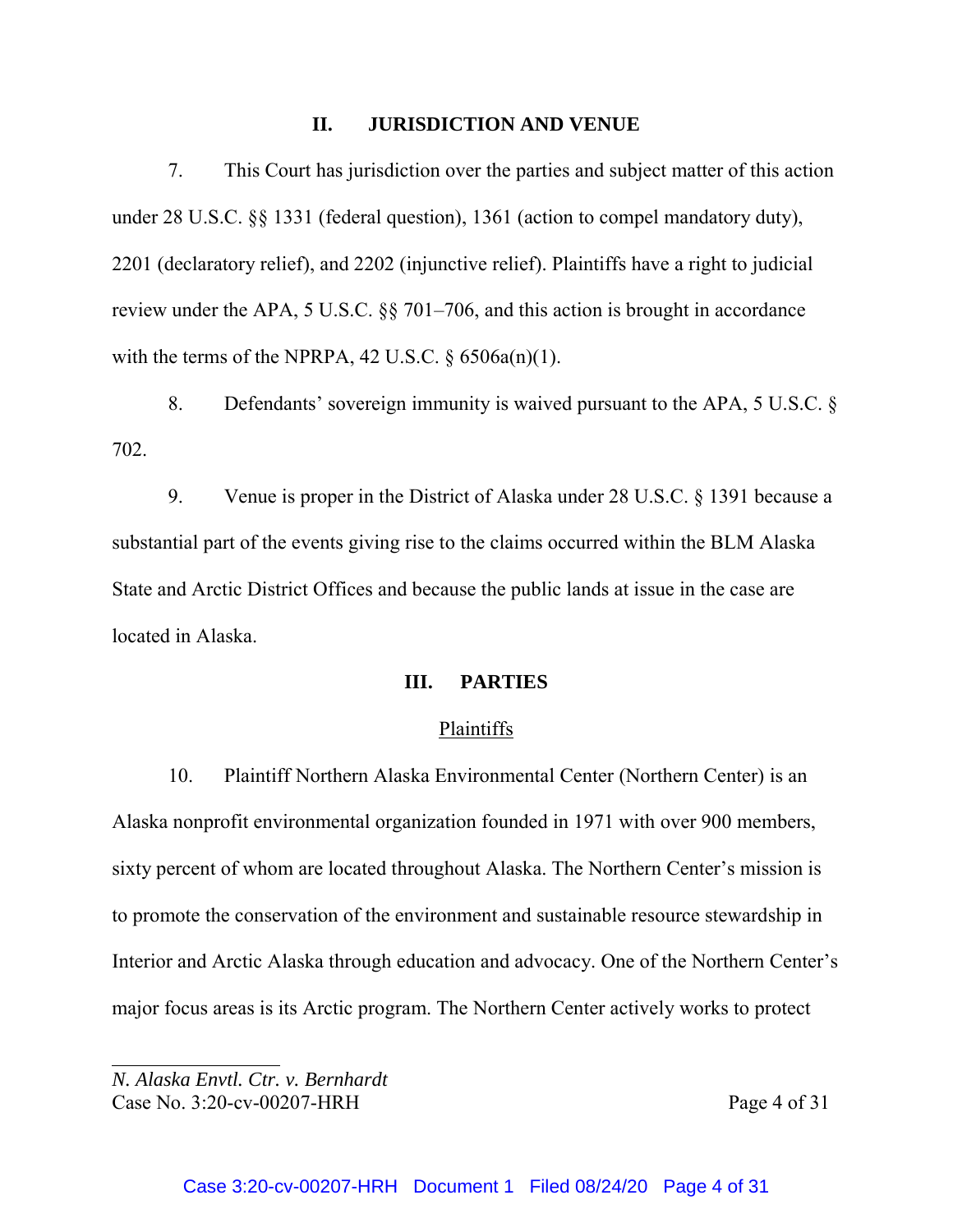the Arctic, its communities, and vital wildlife habitats and wildlands, including areas like Teshekpuk Lake in the Reserve, from the harms associated with oil and gas development. The Northern Center also works to amplify the voices of local populations impacted by development. The Northern Center participates in agency decision-making processes related to oil and gas development in the Arctic, including the challenged action. The Northern Center provides its members and the public with information about the impacts of oil and gas on the Arctic, enabling members to participate as well.

11. Plaintiff Alaska Wilderness League (AWL) is a nonprofit organization founded in 1993 with approximately 100,000 members, including many members in Alaska. AWL's mission is to galvanize support to secure vital policies that protect and defend America's last great wild public lands and waters. AWL advocates for the protection of Alaska's wild lands and waters and works to prevent environmental degradation on Alaska's public lands and waters, including the Reserve. AWL actively works on issues related to oil and gas development and the protection of Special Areas and values in the Reserve. AWL also works closely with communities in the Arctic impacted by development. AWL is committed to honoring the human rights and traditional values of the people of the Arctic.

12. Plaintiff Conservation Lands Foundation (CLF) is a nonprofit organization established in 2007, and is the only organization in the country dedicated to safeguarding the National Conservation Lands – i.e., the premier public lands, rivers, and trails

*N. Alaska Envtl. Ctr. v. Bernhardt* Case No. 3:20-cv-00207-HRH Page 5 of 31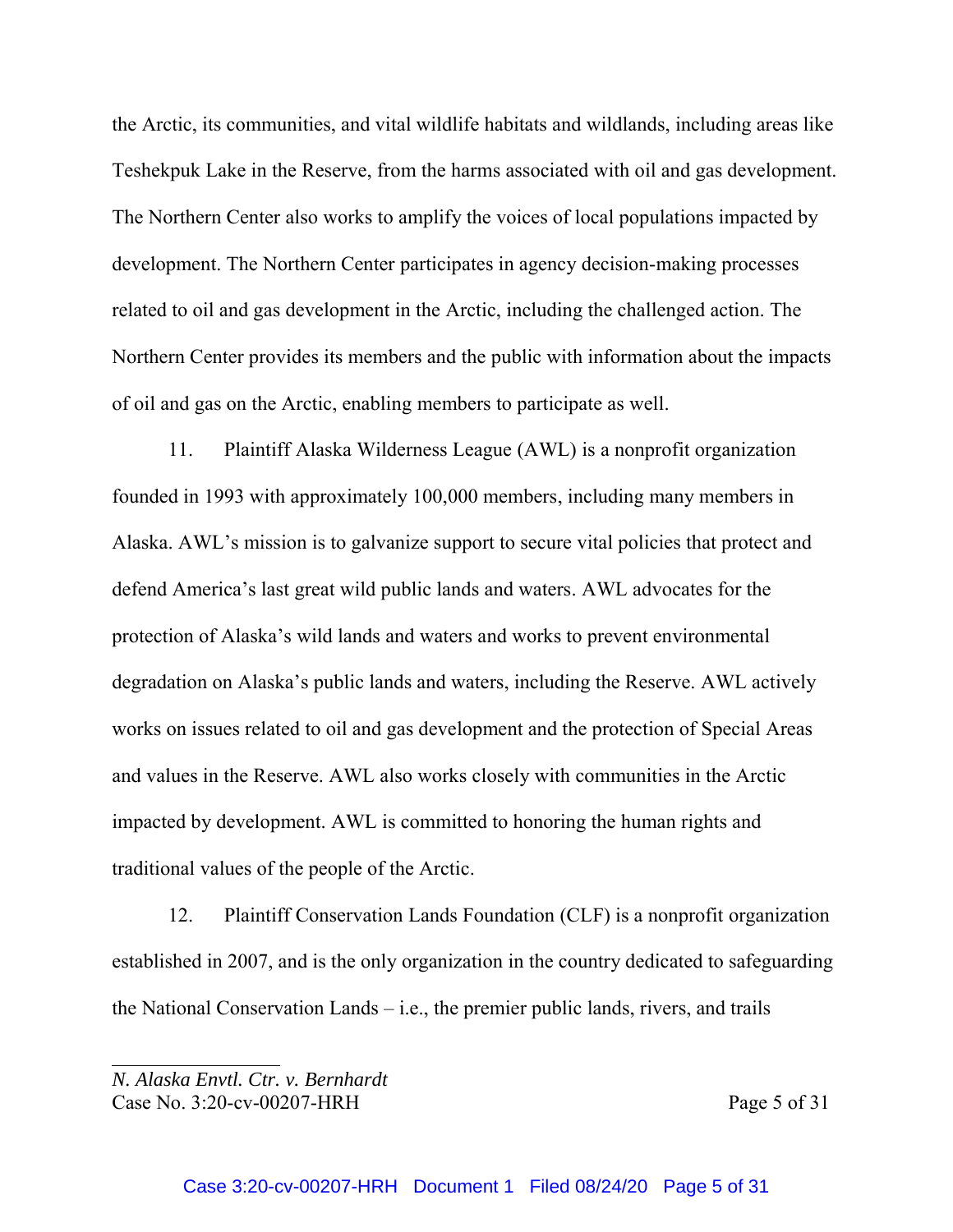managed by the Bureau of Land Management. CLF's mission is to protect, restore, and expand the system of National Conservation Lands through education, advocacy, and partnerships. CLF created, developed and has grown the Friends Grassroots Network, a collection of more than seventy local groups and organizations from around the nation dedicated to protecting, restoring, and expanding BLM's conservation mission. CLF actively works to protect Special Areas and values in the Reserve, such as the Teshekpuk Lake Special Area, and to reduce the impacts of oil and gas development in the Reserve.

13. Plaintiff Defenders of Wildlife (Defenders) is a nonprofit organization founded in 1947 with approximately 1.8 million members and supporters, including over 6,000 in Alaska. Defenders has offices across the country, including Anchorage. Its mission is to protect all native animals and plants in their natural communities. Defenders works to protect and restore key species and their habitats throughout North America through education, advocacy, litigation, and other efforts. It advocates for the sound management of our public lands and wildlife, including the Reserve. Defenders prioritizes imperiled species and also works to reduce human-wildlife conflicts. Defenders has actively worked to promote wildlife habitat conservation and public land management in Alaska, including in the Arctic. Defenders serves on the U.S. Fish and Wildlife Service's Polar Bear Recovery Advisory Work Group on Reducing Human-Polar Bear Conflicts. Defenders also works to reduce any conflicts or impacts to polar

*N. Alaska Envtl. Ctr. v. Bernhardt* Case No. 3:20-cv-00207-HRH Page 6 of 31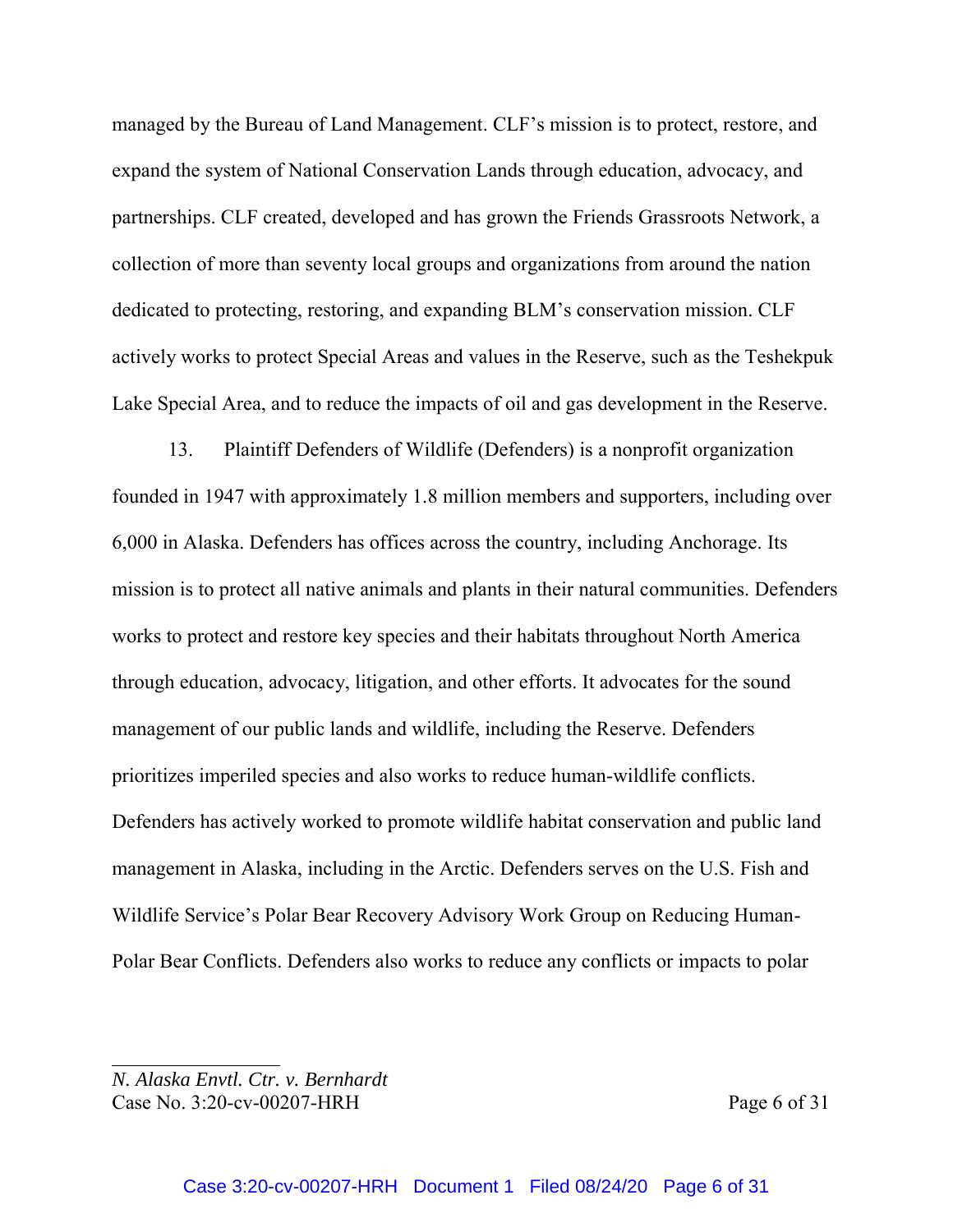bears and other wildlife that may arise from current or proposed development activities in the Reserve and elsewhere in the Arctic.

14. Plaintiff Sierra Club is the nation's oldest and largest grassroots environmental organization. The Sierra Club is a national nonprofit organization of approximately 799,000 members dedicated to exploring, enjoying, and protecting the wild places of the Earth; to practicing and promoting the responsible use of the Earth's ecosystems and resources; to educating and enlisting humanity to protect and restore the quality of the natural and human environment; and to using all lawful means to carry out these objectives. The Alaska Chapter of the Sierra Club has approximately 1,800 members. The Sierra Club's concerns encompass a variety of environmental issues in Alaska and beyond, and the organization has long been active on issues related to oil and gas activities in America's Arctic, including the Reserve. Sierra Club members use the public lands in the Arctic and Reserve for quiet recreation, aesthetic pursuits, and spiritual renewal. These areas would be threatened by increased oil and gas development that could result from the revised IAP.

15. Plaintiff The Wilderness Society is a nonprofit organization headquartered in Washington, D.C., with offices throughout the country, including a six-person staff in Alaska. Its overall mission is to unite people to protect America's wild places. The Wilderness Society has close to a million members and supporters, many of whom are in Alaska. The goal of its Alaska program is to permanently protect special places in

*N. Alaska Envtl. Ctr. v. Bernhardt* Case No. 3:20-cv-00207-HRH Page 7 of 31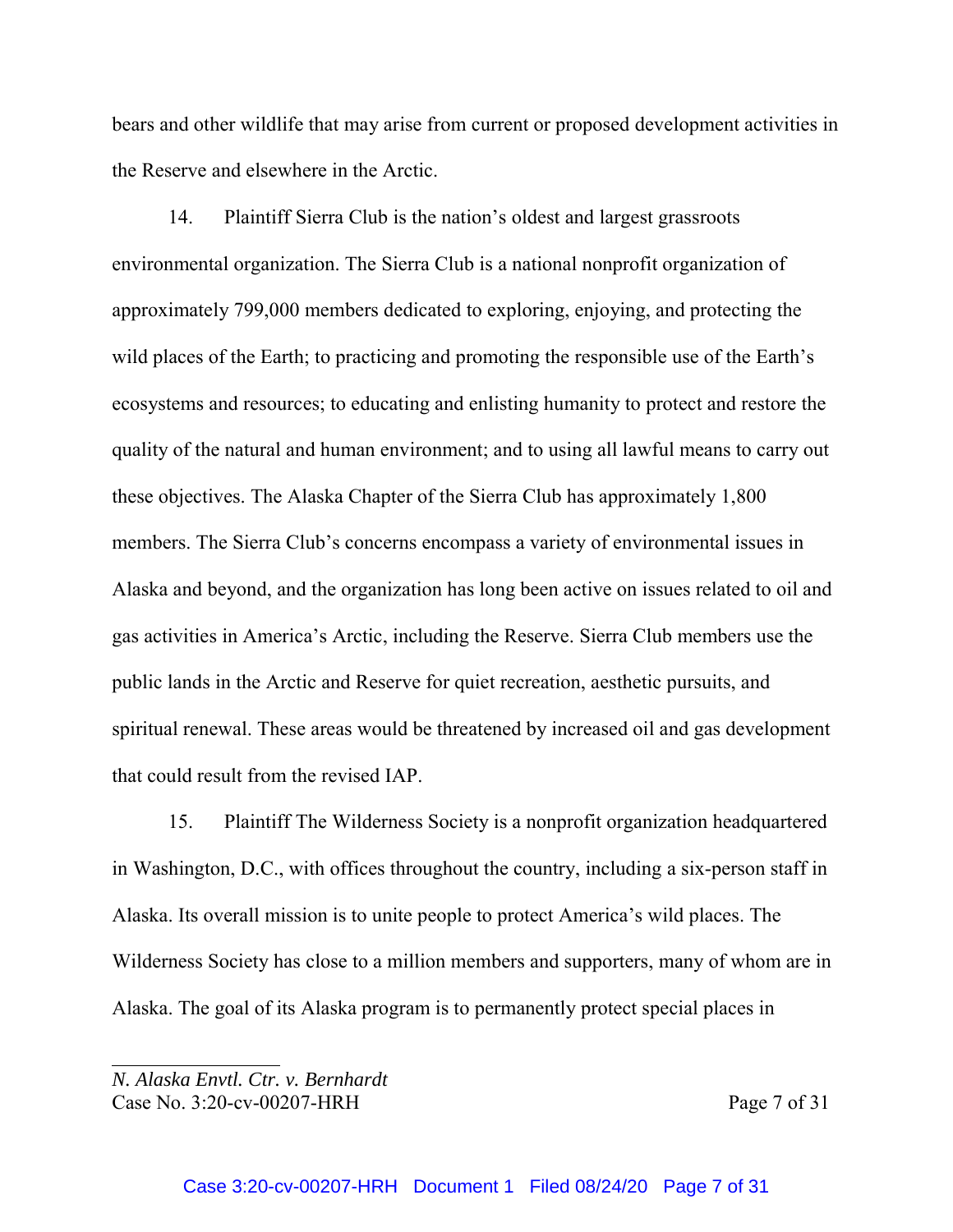America's Arctic and sub-Arctic, including in the Reserve. The Wilderness Society has been engaged in Reserve conservation efforts for decades, and has consistently participated in public processes associated with Reserve land use decisions. Staff have visited the Northeast region of the Reserve on numerous occasions to assess conservation values and to conduct scientific research. Among other areas of focus, staff from The Wilderness Society work to advance scientific understanding and conservation policy for highly migratory caribou and fish resources that utilize much of the landscape to complete their life cycles.

16. Plaintiffs' members, supporters, staff, and board members work, visit, and recreate in and around the Reserve and plan to return to the Reserve. Plaintiffs' members and supporters also live in and around the Reserve. Plaintiffs' members and supporters use the Reserve and depend on the health of the subsistence resources in the Reserve to support their subsistence way of life. Plaintiffs' members, supporters, staff members, and board members have health, subsistence, cultural, economic, recreational, scientific, environmental, aesthetic, educational, conservation, and other interests in the Reserve, and they enjoy or use wildlife that inhabit the Reserve.

17. Plaintiffs' interests, and their members' and supporters' interests in use and enjoyment of the areas, have been, are being, and will continue to be adversely affected by oil and gas activities in the Reserve. The expanded oil and gas activities allowed by the revised IAP will potentially degrade and harm wildlife and habitat, thereby harming

*N. Alaska Envtl. Ctr. v. Bernhardt* Case No. 3:20-cv-00207-HRH Page 8 of 31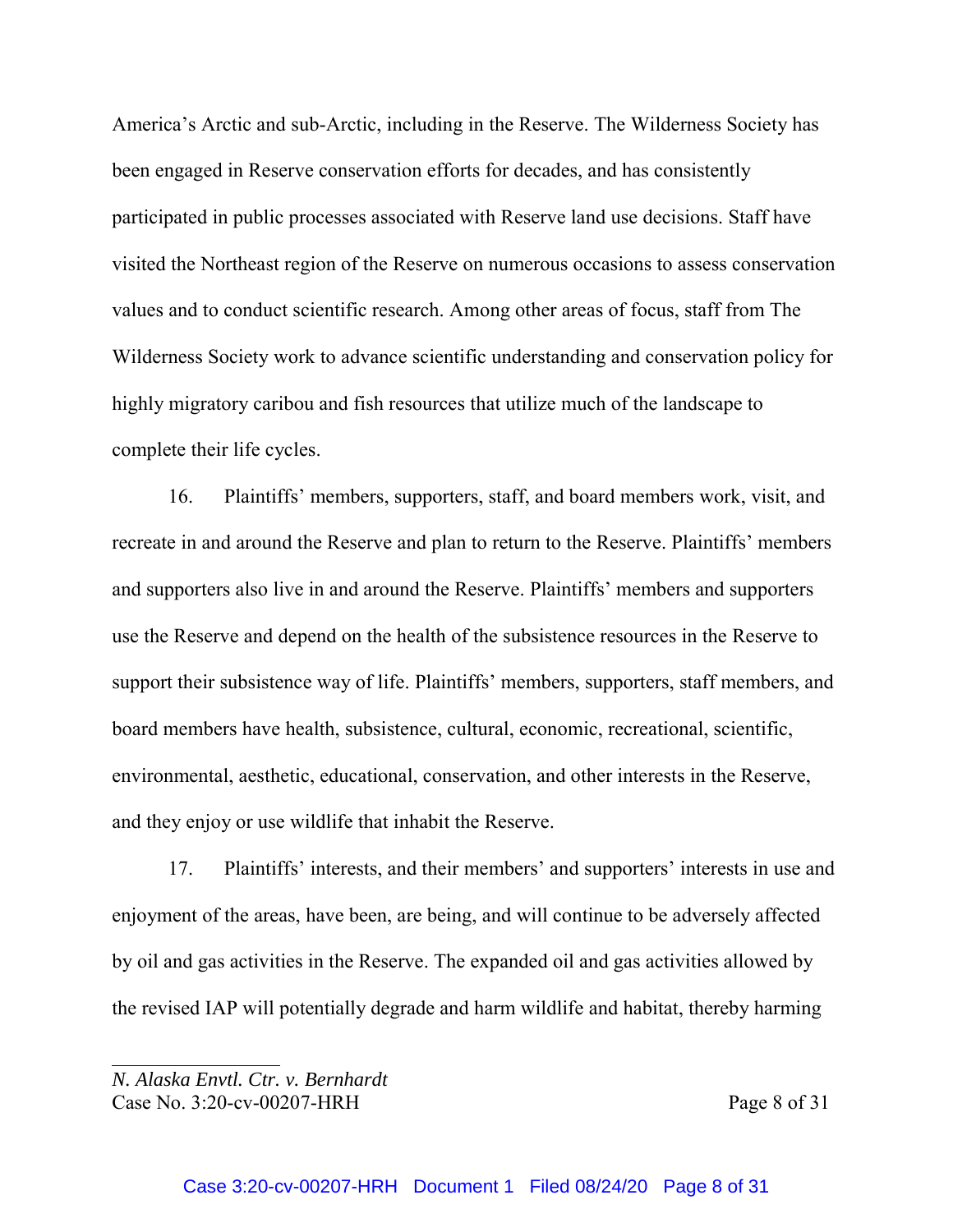the interests of Plaintiffs and their members and supporters. Oil and gas activities enabled by the revised IAP will also impede members' ability to access subsistence resources in the region. The reduction in protections and expansion of areas open to oil and gas and other infrastructure will adversely affect the natural environment and wildlife used and enjoyed by Plaintiffs' members and supporters and harm the interests of Plaintiffs and their members and supporters.

18. Plaintiffs actively work to protect the Reserve's values and resources and any reduction in protections for areas in the Reserve and expansion of oil and gas activities will cause Plaintiffs direct, immediate, and irreparable injury. Damage to the Reserve poses a threat to Plaintiffs' programs and work, will frustrate their missions, and will drain their resources by forcing them to divert resources away from their core missions.

19. Plaintiffs and their members have a procedural interest in Defendants' full compliance with planning and decision-making processes under NEPA.

20. These are actual, concrete, and particularized injuries caused by Defendants' failure to comply with their mandatory duties under NEPA, the NPRPA, and the APA.

21. BLM's analysis in the revised IAP EIS violates and is contrary to NEPA, the NPRPA, and the APA. This threatens imminent, irreparable harm to the interests of the Plaintiffs and their members. These actual, concrete injuries suffered by the Plaintiffs

*N. Alaska Envtl. Ctr. v. Bernhardt* Case No. 3:20-cv-00207-HRH Page 9 of 31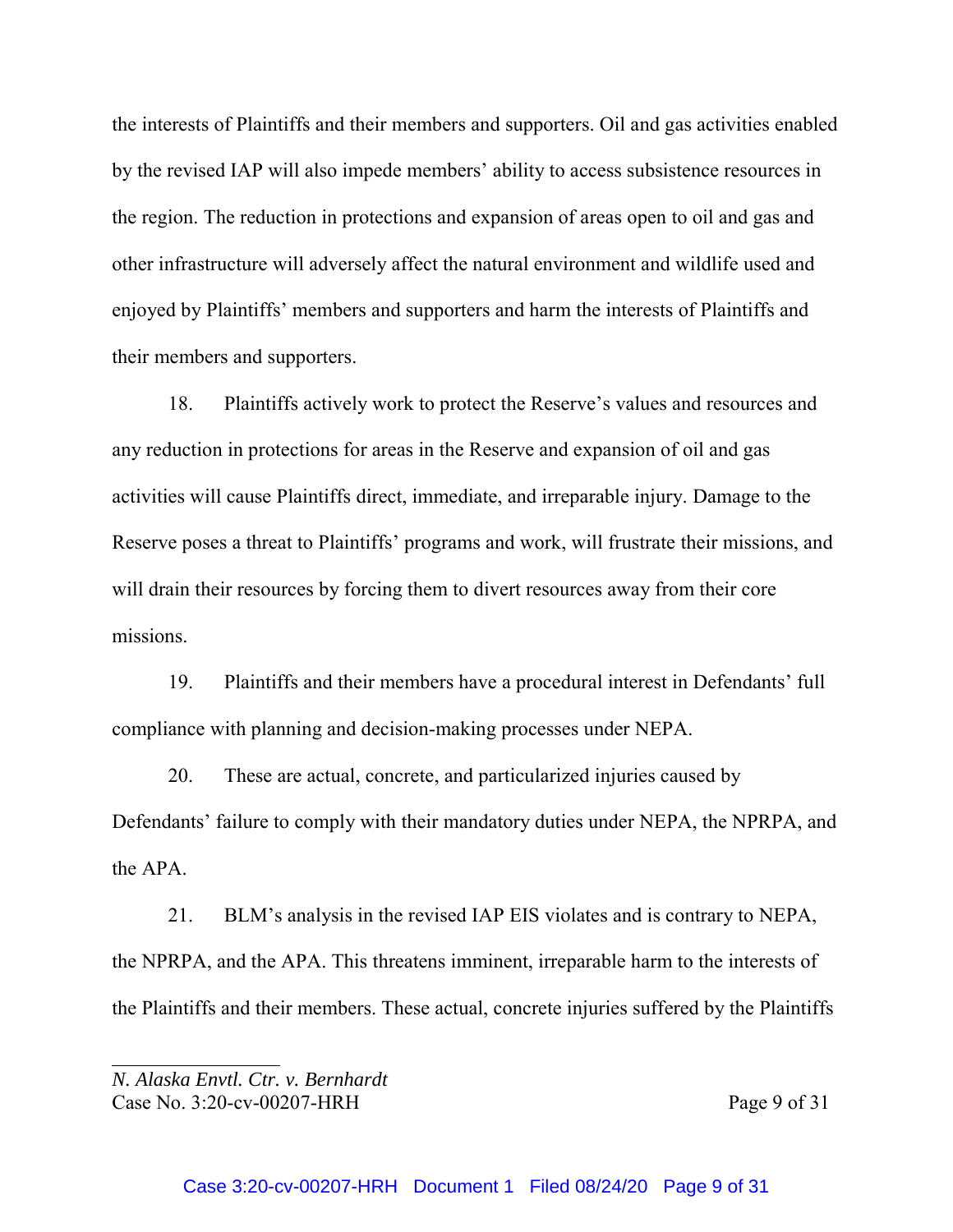and their members and supporters are fairly traceable to BLM's adoption of the revised IAP EIS and BLM's failure to adhere to mandated procedures and standards. These injuries would be redressed by the relief sought in this case.

### Defendants

22. Defendant David Bernhardt is the Secretary of the Interior and is being sued in his official capacity. Secretary Bernhardt is the official ultimately responsible under federal law for ensuring that the actions and decisions of BLM comply with all applicable laws and regulations.

23. Defendant William Perry Pendley is the official who is exercising the authority of the Director of BLM and is being sued in his official capacity. Mr. Pendley is responsible for the supervision and management of all decisions, operations, and activities of BLM.

24. Defendant DOI is an agency of the United States responsible for oversight of BLM.

25. Defendant BLM is an agency within DOI and is responsible for managing federal lands and the subsurface mineral estate underlying federal lands in the Reserve. BLM is responsible for implementing and complying with federal law, including the federal laws related to the adoption of the revised IAP challenged in this action.

*N. Alaska Envtl. Ctr. v. Bernhardt* Case No. 3:20-cv-00207-HRH Page 10 of 31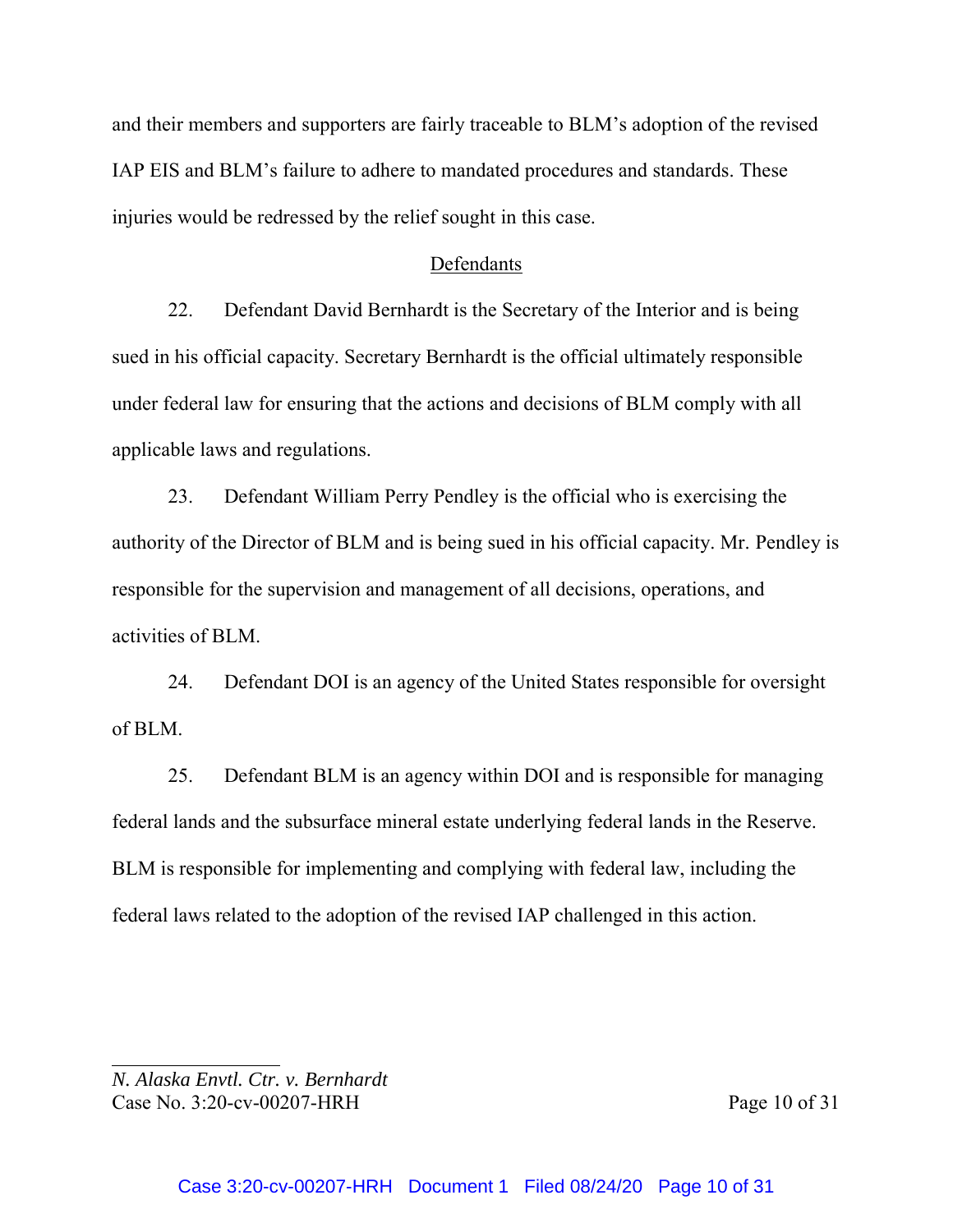#### **IV. STATUTORY AND REGULATORY BACKGROUND**

26. NEPA "is our basic national charter for protection of the environment." 40 C.F.R. § 1500.1(a). NEPA's twin aims are to ensure that federal agencies take a hard look at the environmental impacts of their proposed actions before taking an action and to ensure that agencies provide relevant information to the public so the public can play a role in both the decision-making process and the implementation of the decision. 40 C.F.R. § 1502.1. By focusing the agency's attention on the environmental consequences of its proposed action, NEPA ensures that important effects will not be overlooked or underestimated only to be discovered after an agency has committed resources. 42 U.S.C.  $§$  4332(2)(C).

27. NEPA requires federal agencies to prepare a detailed EIS for every major federal action that will have a significant impact on the quality of the human environment. 42 U.S.C. § 4332. Such a statement is required to "provide full and fair discussion of significant environmental impacts and shall inform decisionmakers and the public of the reasonable alternatives which would avoid or minimize adverse impacts or enhance the quality of the human environment." 40 C.F.R. § 1502.1.

28. NEPA requires federal agencies to include alternatives to the proposed action within an EIS. 42 U.S.C.  $\S$  4332(2)(C). The alternatives analysis is the "heart" of a NEPA document, and NEPA's implementing regulations direct BLM to "[r]igorously explore and objectively evaluate all reasonable alternatives," including appropriate

*N. Alaska Envtl. Ctr. v. Bernhardt* Case No. 3:20-cv-00207-HRH Page 11 of 31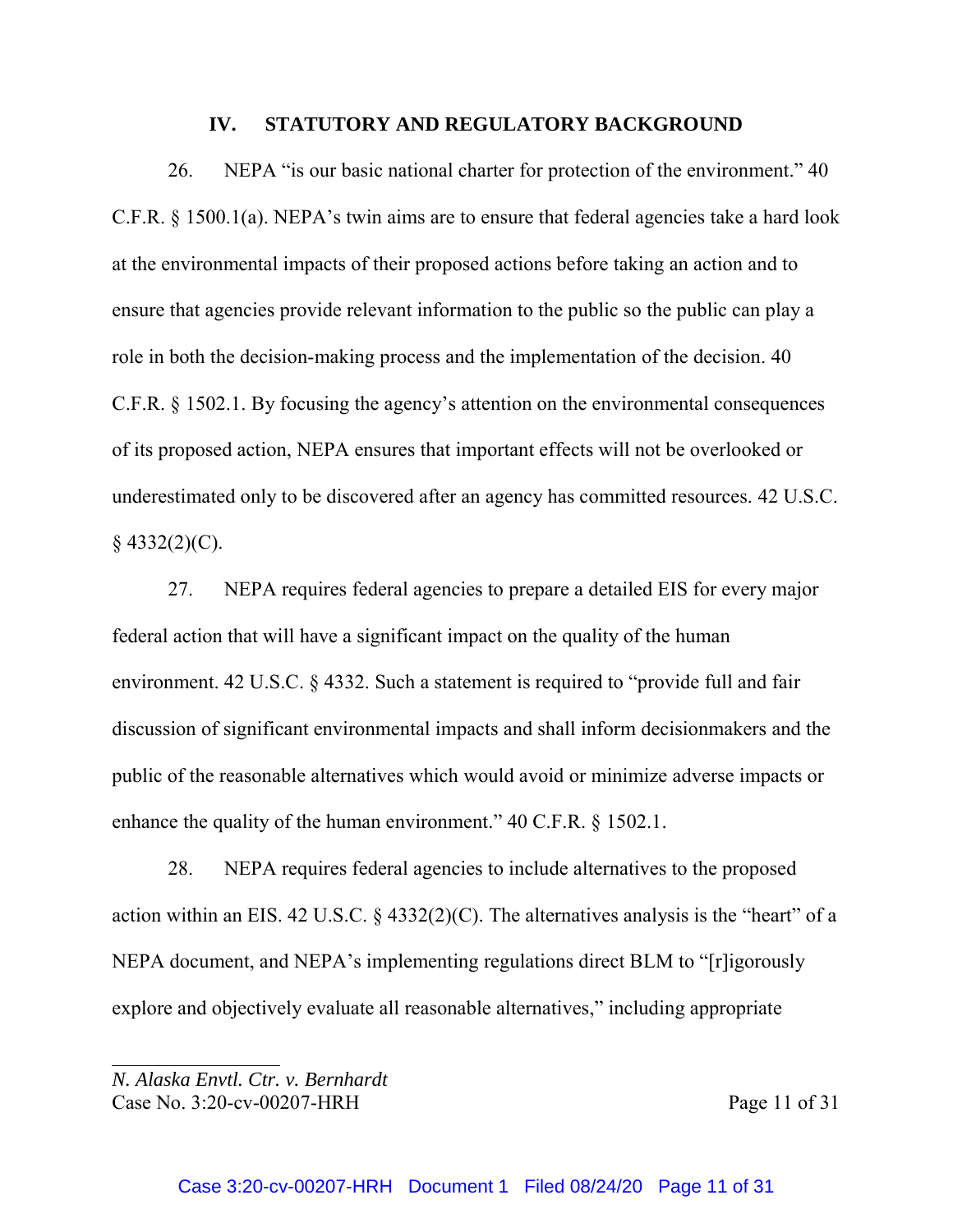mitigation measures to reduce the potential impacts of the action on the environment. 40 C.F.R. § 1502.14. If an agency adds a new alternative or makes changes to an existing alternative after release of the draft EIS, the agency may be required to issue a supplement to the draft EIS if the alternative is not within the spectrum of alternatives discussed in the draft. Forty Most Asked Questions Concerning CEQ's National Environmental Policy Act Regulations, 46 Fed. Reg. 18,026, 18,035 (Mar. 23, 1981).

29. NEPA also requires that agencies take a "hard look" at the direct, indirect, and cumulative environmental effects of the alternatives, including the proposed action, as well as the means to mitigate against those adverse environmental consequences. 42 U.S.C. § 4332(2)(C); 40 C.F.R. §§ 1502.16, 1508.7. "General statements about 'possible' effects and 'some risk' do not constitute a 'hard look' absent a justification regarding why more definitive information could not be provided." *Neighbors of Cuddy Mountain v. U.S. Forest Serv.*, 137 F.3d 1372, 1380 (9th Cir. 1998); *see* 40 C.F.R. § 1502.22(a).

30. A cumulative impact is defined as "the impact on the environment which results from the incremental impact of the action when added to other past, present, and reasonably foreseeable future actions regardless of what agency . . . or person undertakes such other actions. Cumulative impacts can result from individually minor but collectively significant actions taking place over a period of time." 40 C.F.R. § 1508.7.

31. NEPA requires BLM to consider mitigation measures in an EIS, including measures outside the jurisdiction of the action agency. *Id.* §§ 1502.16(h), 1505.2(c).

*N. Alaska Envtl. Ctr. v. Bernhardt* Case No. 3:20-cv-00207-HRH Page 12 of 31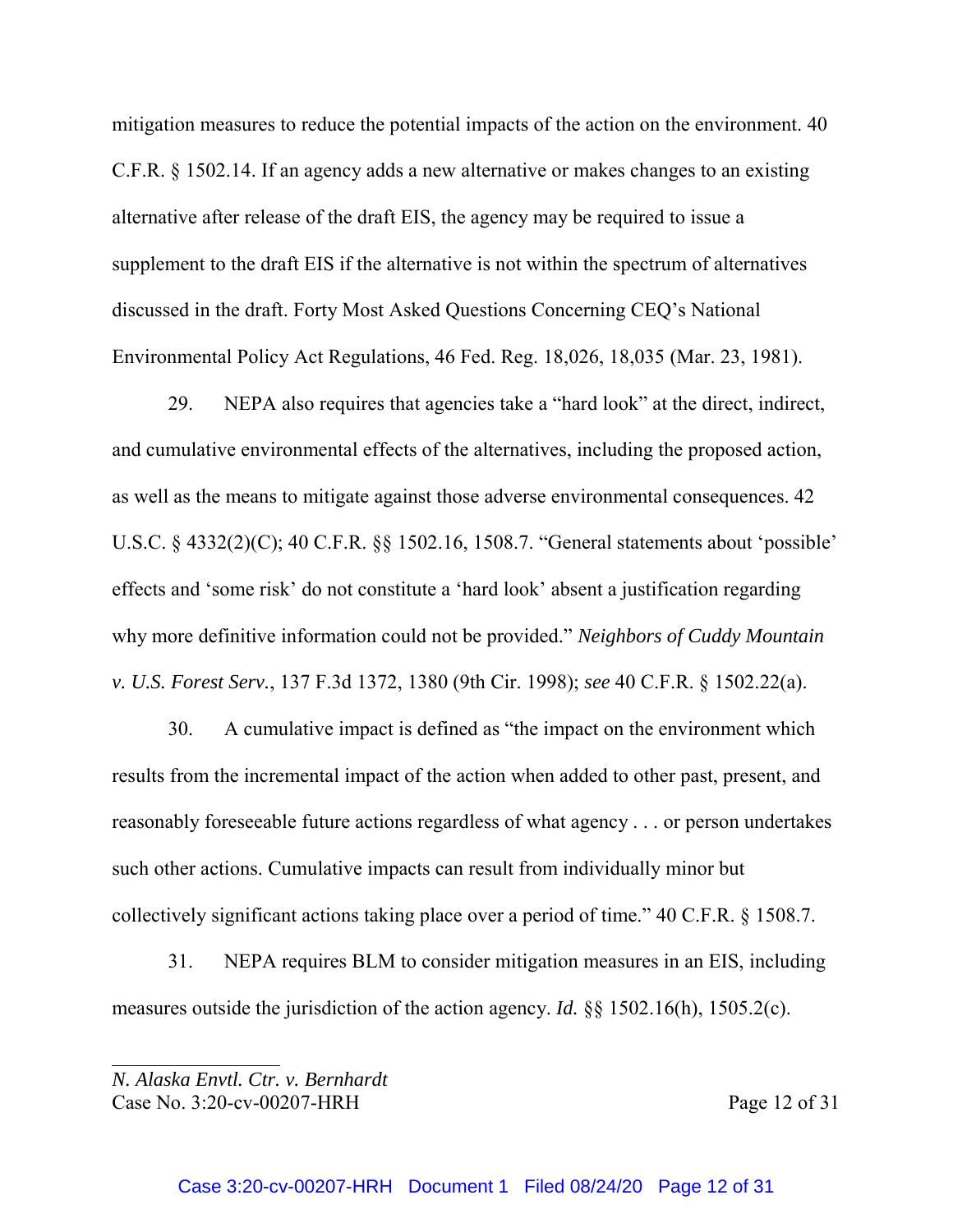32. NEPA requires that agencies evaluate the environmental consequences of a project, beginning at an early stage of the planning process. Agencies can prepare a highlevel programmatic EIS with sufficient detail to foster informed decision-making, and defer in-depth evaluation of the site-specific impacts until the agency reaches the point where it proposes to make a critical decision to act on site development. *California v. Block*, 690 F.2d 753, 761 (9th Cir. 1982); *Friends of Yosemite Valley v. Norton*, 348 F.3d 789, 801 (9th Cir. 2003).

33. Agencies can tier to other NEPA documents to cut down on repetitive discussions and focus on the issues ripe for decision at each level of environmental review. 40 C.F.R. § 1502.20. However, tiering is improper if the underlying documents do not contain sufficient analysis or do not adequately account for the effects of a proposed action on the environment. *Muckleshoot Indian Tribe v. U.S. Forest Serv.*, 177 F.3d 800, 810–12 (9th Cir. 1999).

34. The NPRPA governs BLM's management of the surface values and subsurface resources in the Reserve. 42 U.S.C. §§ 6501–6508. The NPRPA requires BLM to consider and protect the ecological and other values of the Reserve. *Id.* §§ 6503(b), 6504(a), 6506a(b). Under the NPRPA, Congress instructed the Secretary of the Interior to designate as Special Areas any areas containing "significant subsistence, recreational, fish and wildlife, or historical or scenic values." *Id.* § 6504(a). The Secretary

*N. Alaska Envtl. Ctr. v. Bernhardt* Case No. 3:20-cv-00207-HRH Page 13 of 31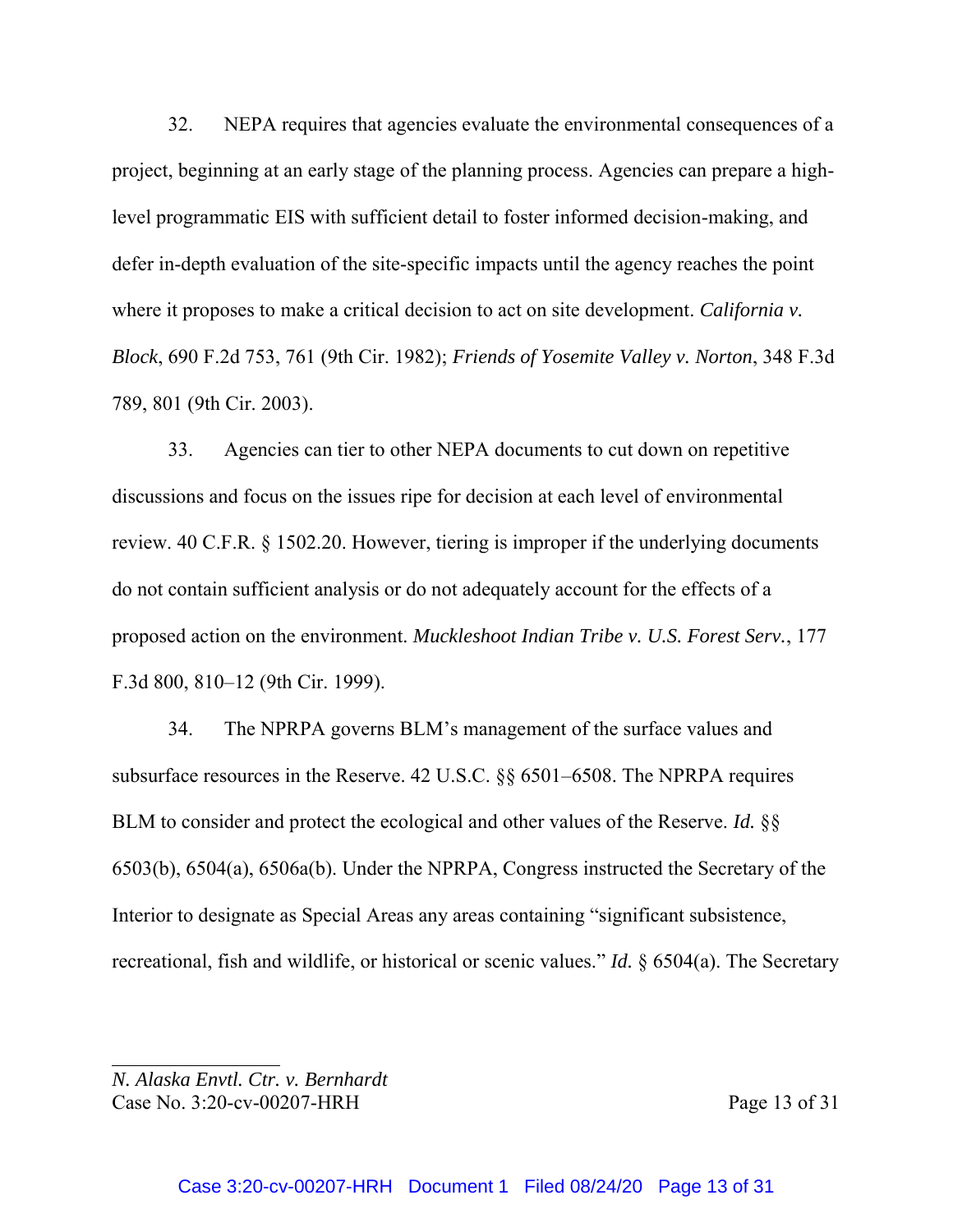is required to ensure "maximum protection" for Teshekpuk Lake and other areas designated as having these significant values. *Id.*

35. The NPRPA also requires BLM to include any conditions, restrictions, and prohibitions necessary to mitigate reasonably foreseeable and significant adverse effects on the surface resources in the Reserve. *Id.* § 6506a(b). To ensure the protection of these resources, Congress directed BLM to adopt regulations to ensure the agency adequately protects sensitive resources in the Reserve. *Id.* § 6503(b).

36. In its regulations implementing the NPRPA, BLM defined "Special Areas" as "areas within the reserve identified by the Secretary of the Interior as having significant subsistence, recreational, fish and wildlife, or historical or scenic value and, therefore, warranting maximum protection of such values to the extent consistent with the requirements of the Act for the exploration of the Reserve." 43 C.F.R. § 2361.0-5(f). Its regulations governing Special Area management mandate that "[m]aximum protection measures shall be taken on all actions within the [Utukok] River Uplands, Colville River, and Teshekpuk Lake special areas, and any other special areas identified by the Secretary as having significant subsistence, recreational, fish and wildlife, or historical or scenic value." *Id.* § 2361.1(c).

37. Courts review agency actions under the APA. 5 U.S.C. §§ 702, 704.

38. Under the APA, Courts "hold unlawful and set aside agency actions, findings, and conclusions" that are "arbitrary, capricious, an abuse of discretion, or

*N. Alaska Envtl. Ctr. v. Bernhardt* Case No. 3:20-cv-00207-HRH Page 14 of 31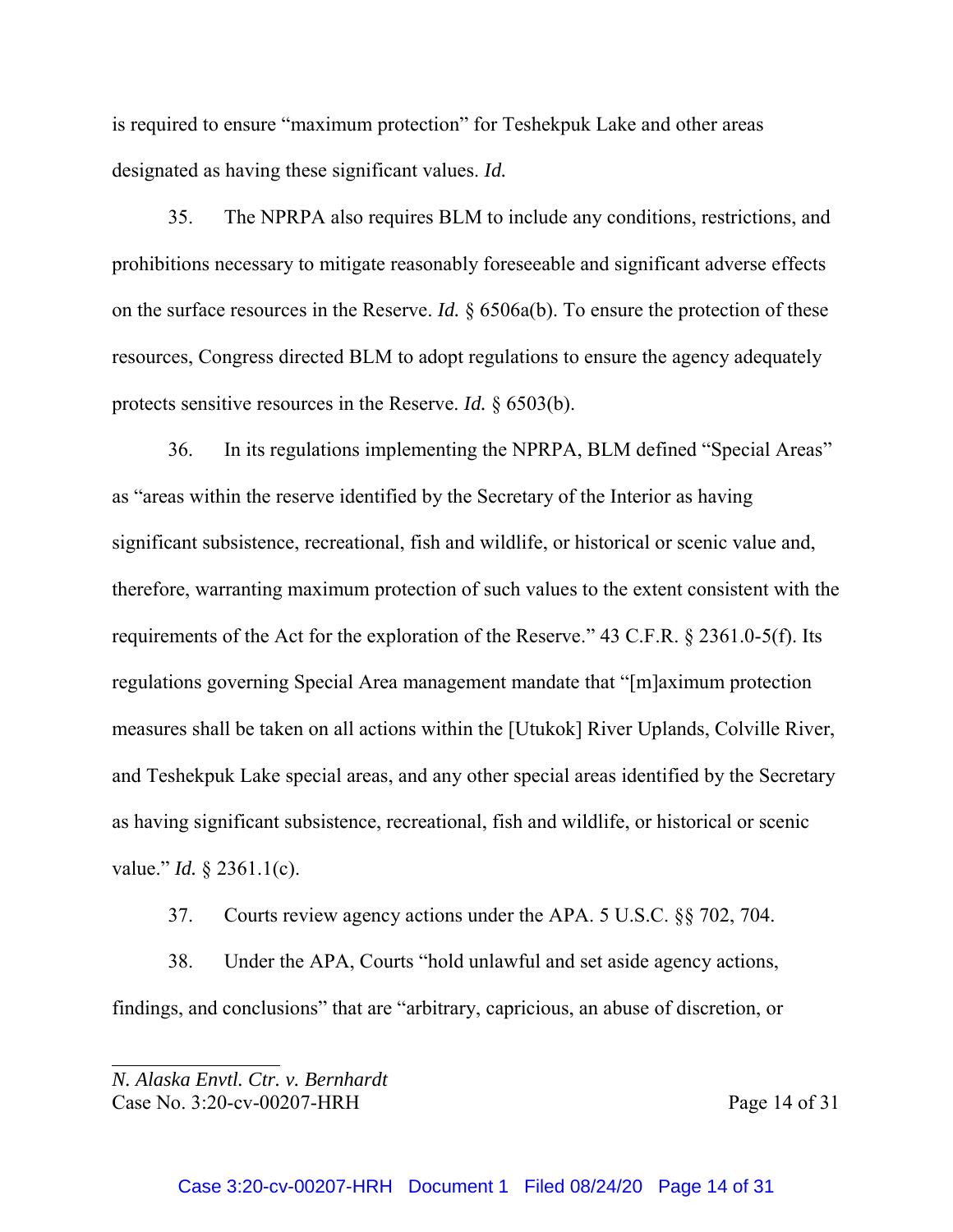otherwise not in accordance with law," in excess of statutory authority, or made "without observance of procedure required by law." *Id.* § 706(2).

### **V. FACTS**

#### The Exceptional Values of the Reserve

39. At approximately 22.8 million acres — an area roughly the size of Indiana — the Reserve is the largest single federal public land unit in the country. The Reserve provides rich habitat for caribou, grizzly and polar bears, wolves, and a range of migratory birds and waterfowl. It is also home to the Western Arctic and Teshekpuk Lake Caribou Herds, which provide key subsistence resources to numerous communities in the Reserve and across northwest Alaska.

40. President Warren G. Harding originally set aside the Reserve in 1923 as a petroleum reserve for the U.S. Navy. In 1976, it was re-designated and Congress passed the NPRPA — a new law recognizing the exceptional ecological values in the Reserve. The law instructed the Secretary of the Interior to designate any areas containing significant subsistence, recreational, fish and wildlife, or historical or scenic values as special areas and to provide "maximum protection" for those values. 42 U.S.C. § 6504(a).

41. Based on this authority, the Secretary designated multiple Special Areas including the Teshekpuk Lake and Colville River Special Areas — to ensure maximum protection of the environment, fish and wildlife, and historical or scenic values. 42 U.S.C.

*N. Alaska Envtl. Ctr. v. Bernhardt* Case No. 3:20-cv-00207-HRH Page 15 of 31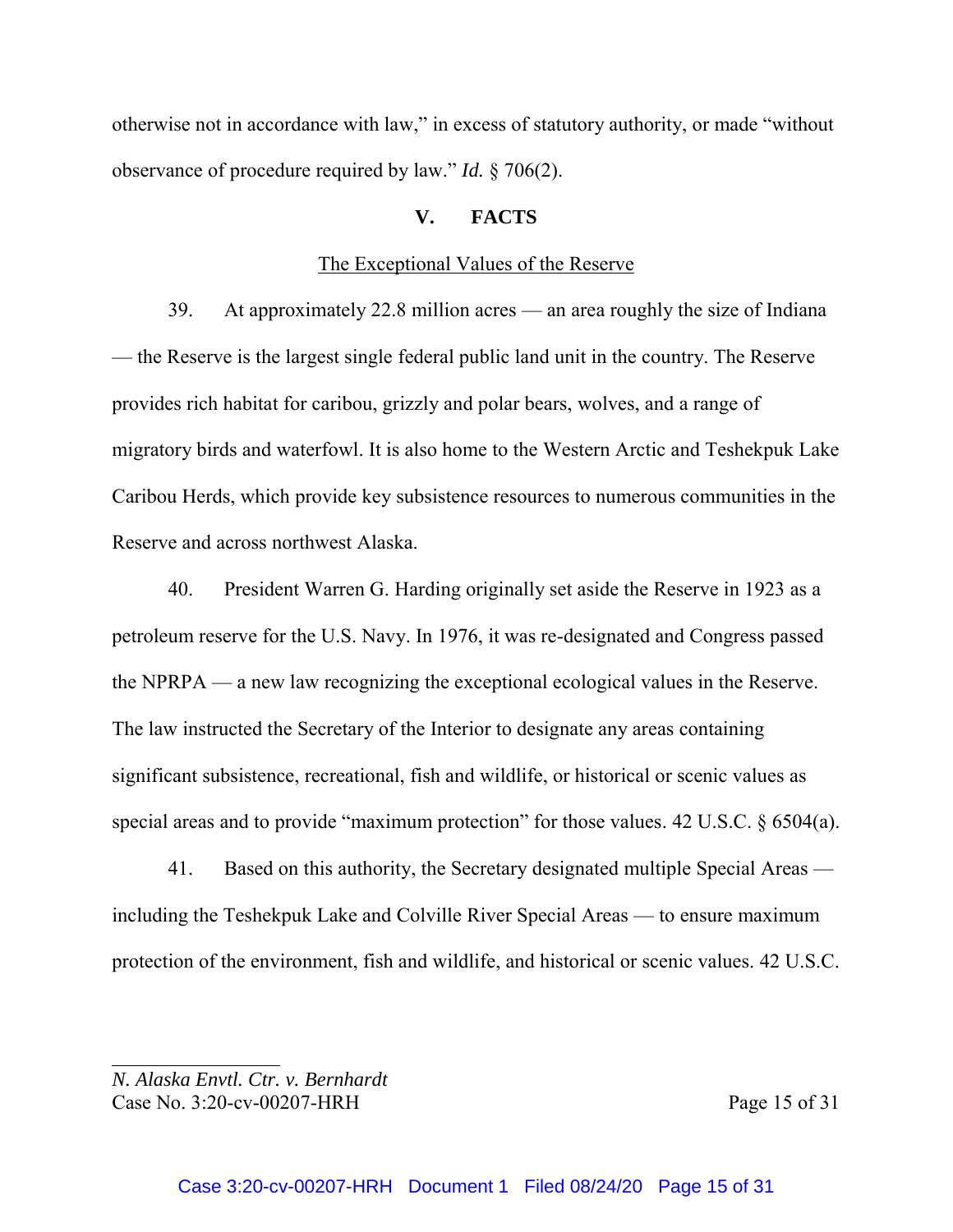§ 6504(a); National Petroleum Reserve in Alaska Designation of Special Areas, 42 Fed. Reg. 28,723 (June 3, 1977).

42. The Colville River Special Area was initially designated to protect peregrine falcons and their nesting habitat, and the Teshekpuk Lake Special Area was designated to protect "important nesting, staging, and molting habitat" for waterfowl and other migratory birds. National Petroleum Reserve in Alaska Designation of Special Areas, 42 Fed. Reg. 28,723 (June 3, 1977).

43. Consistent with its regulations governing Special Areas, the Secretary explained that "steps to minimize adverse impacts on existing resources values will be required and implemented" for proposed activities in these Special Areas. National Petroleum Reserve in Alaska Designation of Special Areas, 42 Fed. Reg. 28,723 (June 3, 1977). Over the years, the boundaries of the Special Areas have been expanded and the Secretary has designated new Special Areas. *See, e.g.*, Designation of Addition to Special Areas in National Petroleum-Alaska; Alaska, 70 Fed. Reg. 9,096 (Feb. 24, 2005).

44. Teshekpuk Lake is one of the most productive wetland complexes in the Arctic and provides vital nesting habitat for hundreds of thousands of migratory birds. The Teshekpuk Lake area, along with the neighboring Smith Bay marine habitat, supports the highest density of shorebirds in the circumpolar Arctic, including threatened spectacled eiders, Steller's eiders, yellow-billed loons, dunlins, and American goldenplovers. As many as 35,000 greater white-fronted geese and 37,000 brant molt in the

*N. Alaska Envtl. Ctr. v. Bernhardt* Case No. 3:20-cv-00207-HRH Page 16 of 31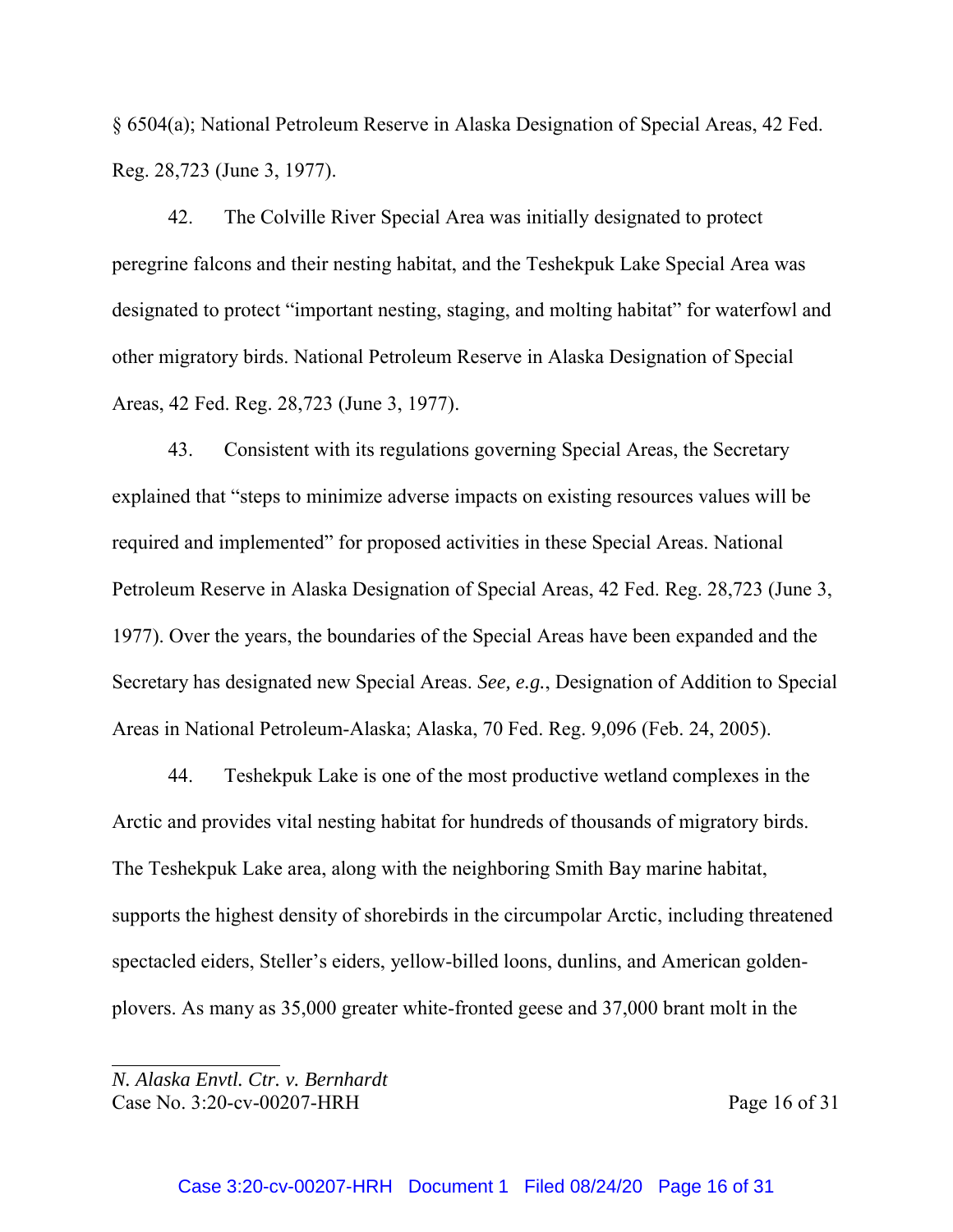area, as do thousands of Canada geese and Snow geese. This region is also the primary calving grounds for the Teshekpuk Lake Caribou Herd.

45. The Colville River Delta is the largest and most ecologically rich river delta in northern Alaska. The cliffs along the Colville River provide critical nesting sites and adjacent hunting areas for peregrine falcons, gyrfalcons, golden eagles, and rough-legged hawks.

# The 2013 IAP & Subsequent Developments

46. BLM adopted the first-ever management plan covering the entire Reserve with its 2013 IAP. Prior plans covered only the northeast or northwest planning areas. The 2013 IAP set out broad decisions for how BLM would manage resources and the values in the Reserve. As part of the process for adopting the management plan, BLM prepared an EIS pursuant to NEPA to look at various management and land-allocation alternatives for the Reserve. In issuing the Record of Decision (ROD) for the 2013 IAP, BLM adopted Alternative B-2.

*N. Alaska Envtl. Ctr. v. Bernhardt* Case No. 3:20-cv-00207-HRH Page 17 of 31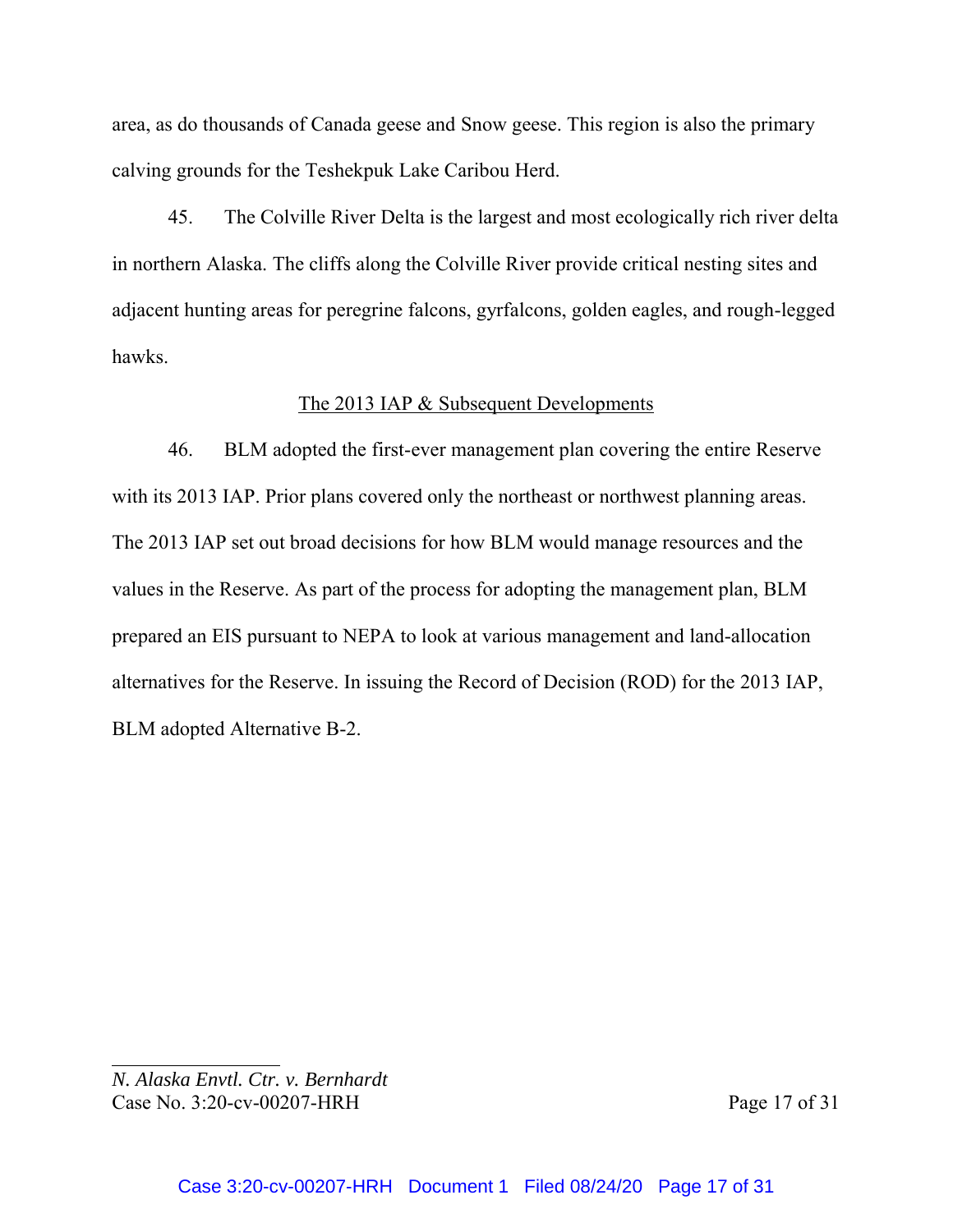47. As depicted in the map below, although Alternative B-2 protected many of the wildlife, habitat, and subsistence values of the Reserve, it also made approximately 11.8-million acres — approximately 52% — of the Reserve available for oil and gas leasing and development. The 2013 ROD also incorporated stipulations and best management practices applicable to oil and gas and other activities in the Reserve.



48. The 2013 IAP expanded the Teshekpuk Lake Special Area from 1.75 million acres to 3.65-million acres and expanded its purposes to include protecting caribou and shorebird habitat. It closed approximately 3.1 million acres of the Teshekpuk Lake Special Area to oil and gas leasing because of the area's importance to subsistence users and wildlife, including the Teshekpuk Lake Caribou Herd.

*N. Alaska Envtl. Ctr. v. Bernhardt* Case No. 3:20-cv-00207-HRH Page 18 of 31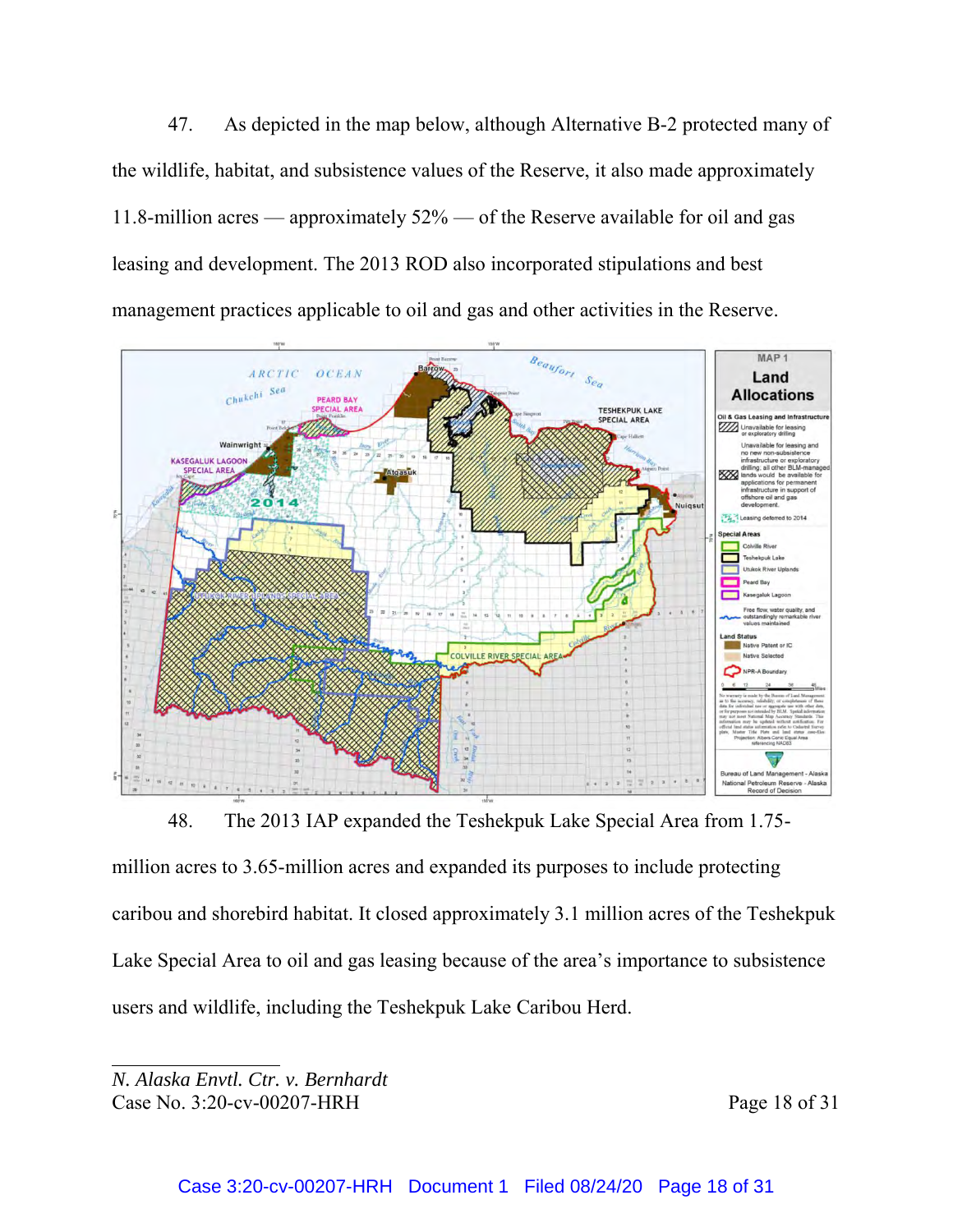49. The 2013 IAP expanded the protections for the Colville River Delta by prohibiting permanent oil and gas facilities within two miles of the Colville, Kikiakrorak, and Kogosukruk Rivers. BLM also expanded the purpose of the Colville River Special Area to protect all raptor species.

50. In seeking to balance the wildlife, habitat, and subsistence values of the Reserve with the opportunities for oil and gas leasing and development, BLM relied on a 2010 U.S. Geological Survey (USGS) resource assessment that dramatically reduced the oil and gas estimates for the Reserve from previous estimates. The 2010 resource assessment estimated the Reserve contained only around 896 million barrels of technically recoverable oil. In a related economic analysis, USGS even further reduced these estimates to state that only 491 million barrels of economically recoverable oil would be discovered in the Reserve in the future. The 2013 IAP based its cumulative impacts analysis and assumptions about the foreseeable level of development on these estimates.

51. After adoption of the 2013 IAP, BLM approved ConocoPhillips Alaska, Inc.'s (ConocoPhillips) drilling permit for the Greater Mooses Tooth 1 (GMT-1) development. The project included a drilling pad and 7.6-mile road that would extend ConocoPhillips' existing oil and gas infrastructure at Alpine (on adjacent lands east of the Reserve) and Colville Delta-5 (on private land within the Reserve) further west into the Reserve. In making the decision, BLM waived a protective provision in the 2013 IAP that

*N. Alaska Envtl. Ctr. v. Bernhardt* Case No. 3:20-cv-00207-HRH Page 19 of 31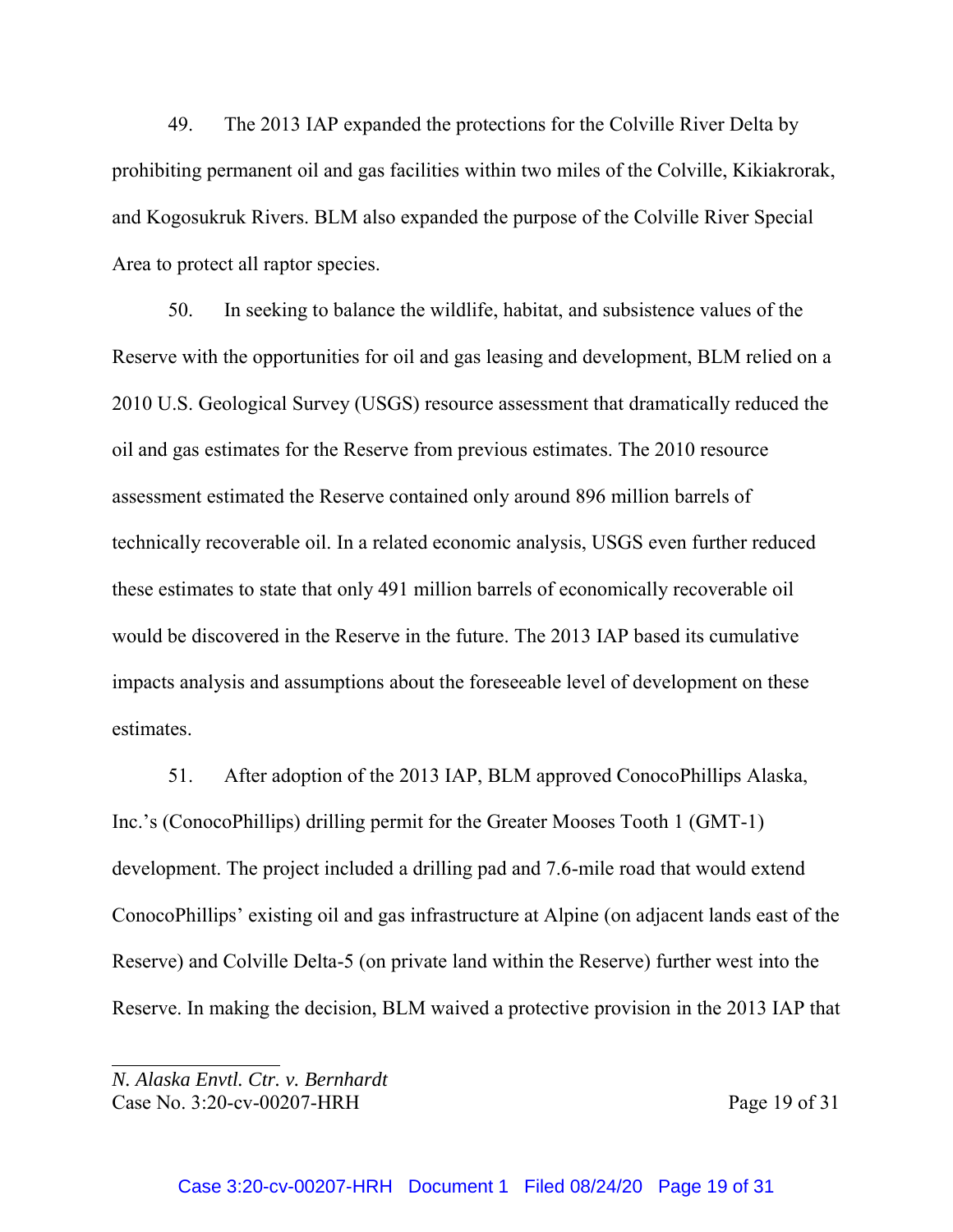would have kept oil and gas infrastructure out of an established buffer around Fish Creek, an important subsistence use area for the community of Nuiqsut.

52. In its GMT-1 decision, BLM recognized that there would be significant impacts to subsistence users and other values from the project that could not be fully mitigated by the best management practices and stipulations in the 2013 IAP. BLM also recognized these impacts were likely to continue to occur and to be exacerbated by future development in the Reserve.

53. BLM subsequently issued a decision authorizing ConocoPhillips' Greater Mooses Tooth 2 (GMT-2) project in the Reserve. The GMT-2 project extends the footprint of development into the Reserve and further worsens the impacts to subsistence and other values.

54. In early 2017, ConocoPhillips announced a major discovery at the Willow prospect located to the west of GMT-2. The Willow prospect is estimated to hold between 400 and 750 million barrels of oil, with production projected to be over 160,000 barrels of oil per day.

55. BLM is in the process of permitting ConocoPhillips' proposed Willow development. BLM released a draft EIS for public review in fall 2019, a supplemental draft EIS in March 2020, and the final EIS on August 14, 2020. As proposed, ConocoPhillips would construct a new central processing facility and infrastructure pad in the Reserve, up to five satellite drill pads with up to fifty wells on each pad, an airstrip,

*N. Alaska Envtl. Ctr. v. Bernhardt* Case No. 3:20-cv-00207-HRH Page 20 of 31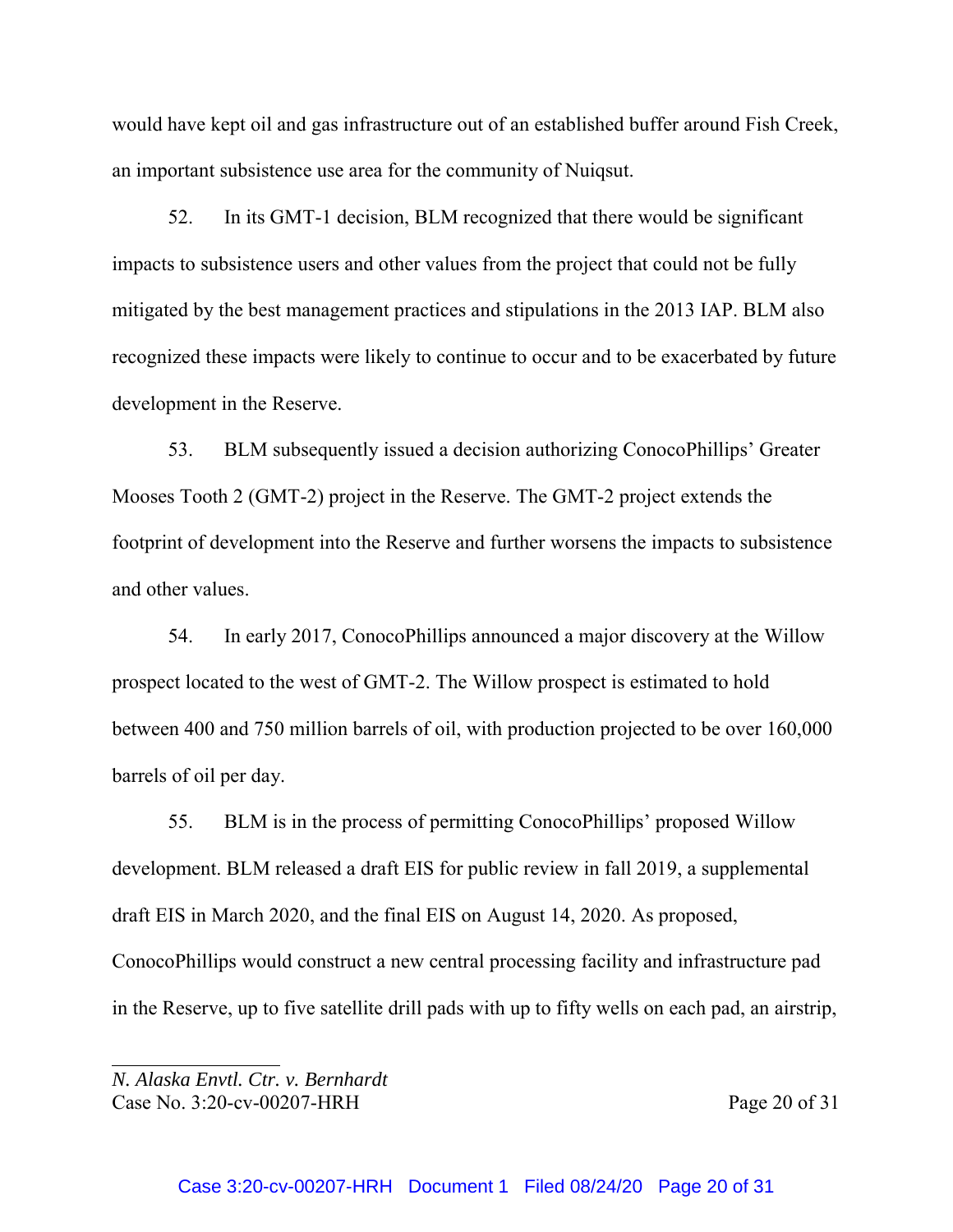gravel roads connecting back to the GMT-1 and GMT-2 developments, and a gravel mine within the Reserve. The proposal is within and adjacent to the Teshekpuk Lake Special Area and will substantially increase the amount of industrial activity occurring in and around the community of Nuiqsut. ConocoPhillips indicated it intends to bring Willow into production by 2024.

56. There have been a number of other discoveries and development activities since the adoption of the 2013 IAP. Caelus Energy announced a substantial find in state waters off the coast of the Reserve in Smith Bay in 2016. Armstrong Energy, Inc. (Armstrong) also upgraded its resource estimates at the Nanushuk development to a billion-plus-barrel oil prospect in 2017. Nanushuk, which Armstrong states is the largest onshore oil discovery in three decades, lies on state lands immediately adjacent to the Reserve and the community of Nuiqsut. Oil Search, which took over Armstrong's interest in the Nanushuk project, is moving forward with its development plans for Nanushuk and estimates first production in 2023.

57. Because of the number of discoveries in and around the Reserve after adoption of the 2013 IAP, including Willow, USGS issued an updated resource assessment in 2017. That revised assessment increased the undiscovered oil estimates for areas in and near the Reserve nearly six-fold, from approximately 1.5 billion barrels in 2010 up to 8.7 billion barrels of technically recoverable oil.

*N. Alaska Envtl. Ctr. v. Bernhardt* Case No. 3:20-cv-00207-HRH Page 21 of 31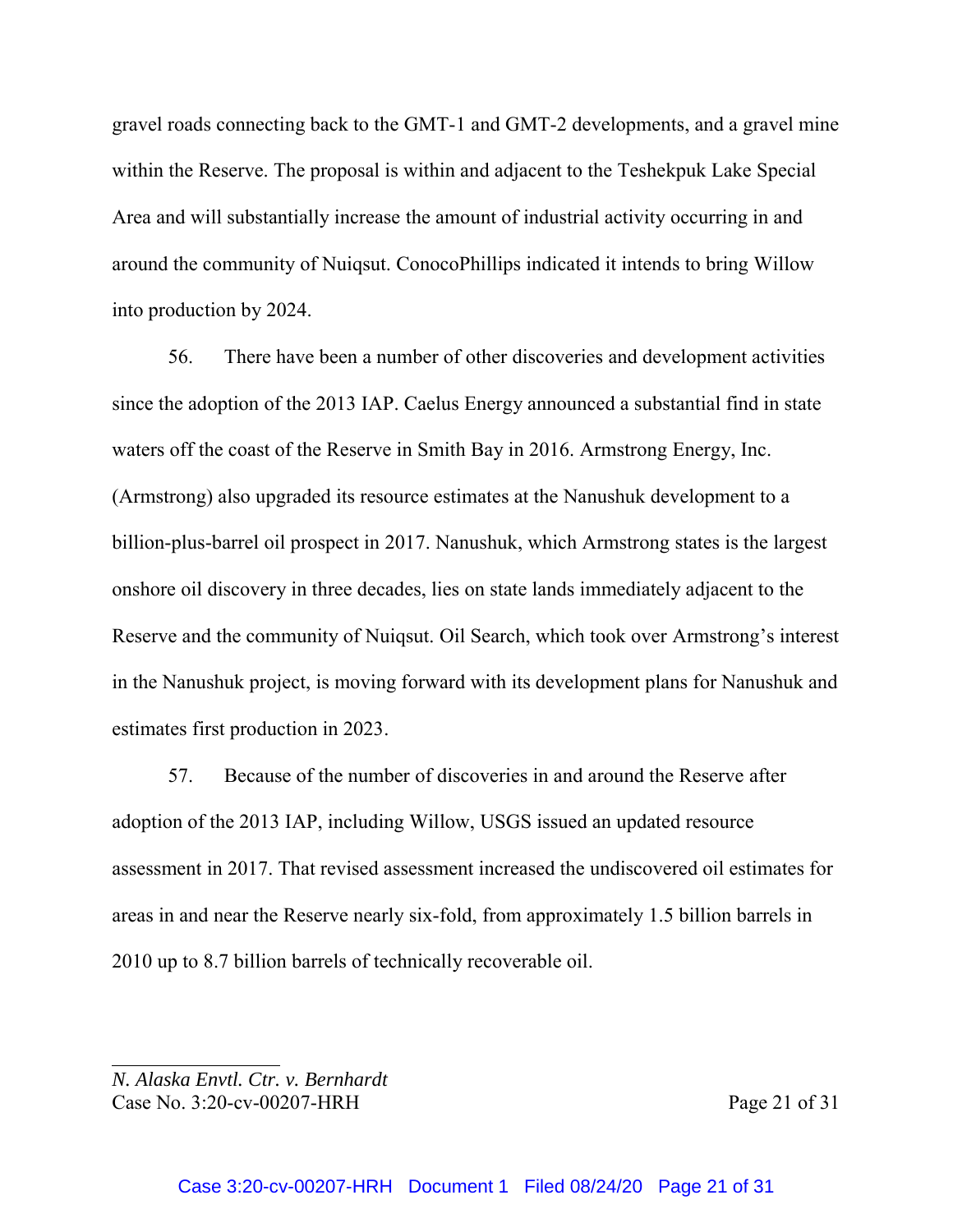58. Since the adoption of the 2013 IAP, BLM has conducted annual lease sales in the Reserve. The results of the lease sales have varied, with some resulting in the sale of only a handful of leases and others resulting — in the case of the 2016 and 2019 lease sales — in the sale of over 613,000 and 1 million acres, respectively. Prior to conducting those lease sales, BLM only prepared Determinations of NEPA Adequacy.

59. Under the standard terms for BLM's leases, BLM grants the exclusive right to drill and produce the oil and gas resources in the leased areas, along with the right to build and maintain necessary infrastructure and improvements.

#### BLM's Revised IAP

60. After President Trump assumed office in January 2017, he announced a new "energy dominance" agenda for public lands management, and his Administration began working aggressively to dismantle protections for public lands and their resources to promote fossil fuel development. Then-Secretary Ryan Zinke and David Bernhardt, who was Deputy Secretary under Zinke and is now Secretary of the Interior, led the charge in that effort. To that end, Secretary Zinke issued Secretarial Order 3349, titled "American Energy Independence," which directed all bureaus within DOI, including BLM, to examine their actions restricting domestic energy development.

61. In 2017, the Secretary of the Interior signed Secretarial Order 3352, which called for revising the 2013 IAP and opening additional areas in the Reserve to oil and gas development. BLM subsequently initiated the environmental review process to revise

*N. Alaska Envtl. Ctr. v. Bernhardt* Case No. 3:20-cv-00207-HRH Page 22 of 31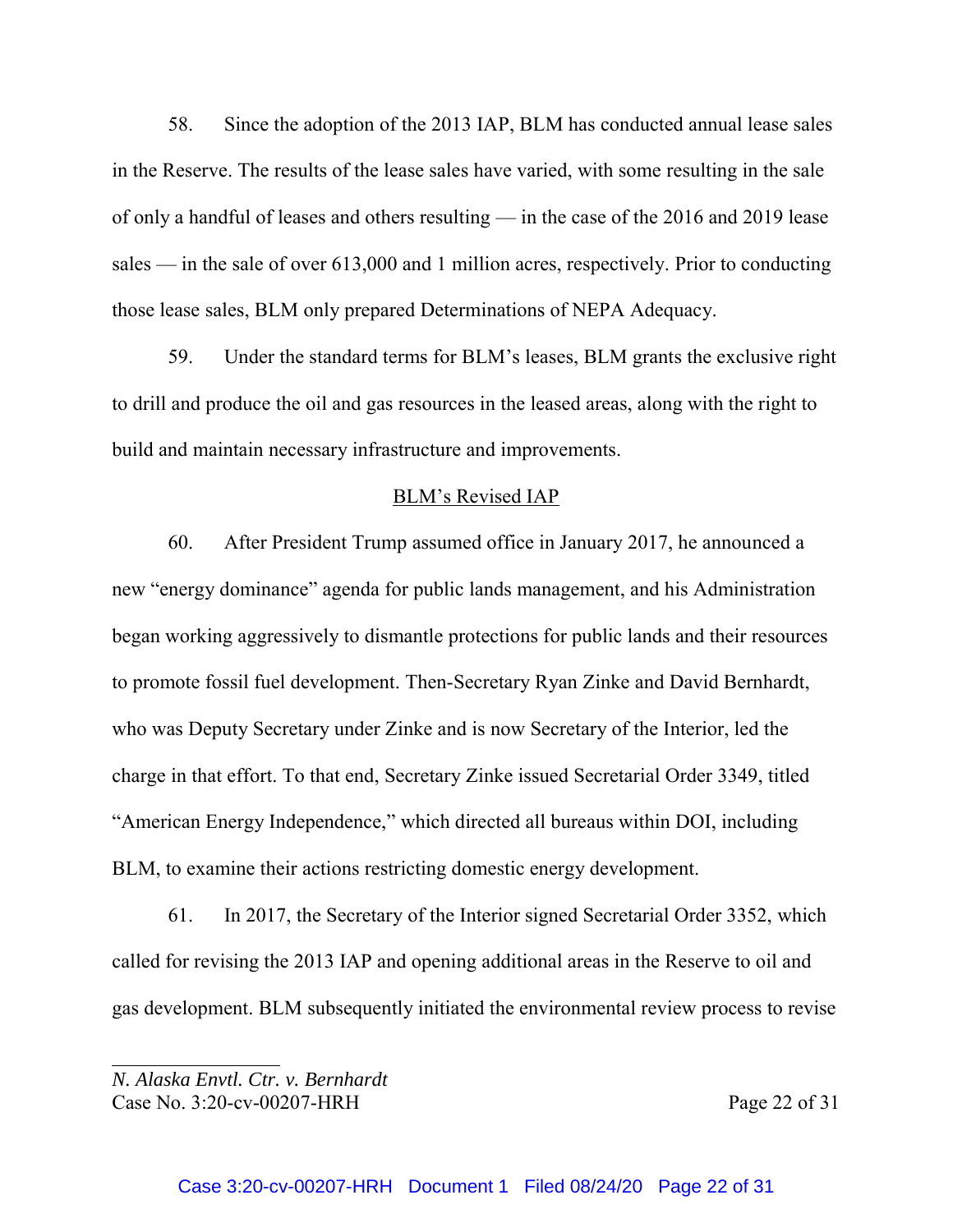the IAP in 2018. The purpose of the order was to provide for additional development of energy resources, while also eliminating regulatory burdens that purportedly hinder energy production, economic growth, and job creation.

62. BLM released the draft EIS for the revised IAP for public comment at the end of 2019. The draft EIS considered four alternatives — one no action alternative and three action alternatives. Alternative A, the no action alternative, would leave the 2013 IAP in place. Alternative B would open 50%, or 11.4 million acres, of the Reserve to oil and gas leasing, including areas south of Teshekpuk Lake, which were closed under the 2013 IAP. This alternative also deferred new leases around Nuiqsut for ten years, in an area that companies have already mostly leased. Alternative C opened 75%, or 17.1 million acres, of the Reserve to leasing. Alternative C substantially reduced the area off limits to leasing around Teshekpuk Lake and opened areas of the Utukok Uplands Special Area to oil and gas. Alternative D opened 81% of the Reserve to oil and gas.

63. The draft EIS listed lease stipulations and required operating procedures for both oil and gas and non-oil and gas activities. These provisions were nearly identical across all of the alternatives. The draft EIS also contained provisions broadly allowing for waivers, exceptions, and modifications to any lease stipulations.

64. Each of the action alternatives eliminated the Colville River Special Area and reduced the size of the Teshekpuk Lake Special Area.

*N. Alaska Envtl. Ctr. v. Bernhardt* Case No. 3:20-cv-00207-HRH Page 23 of 31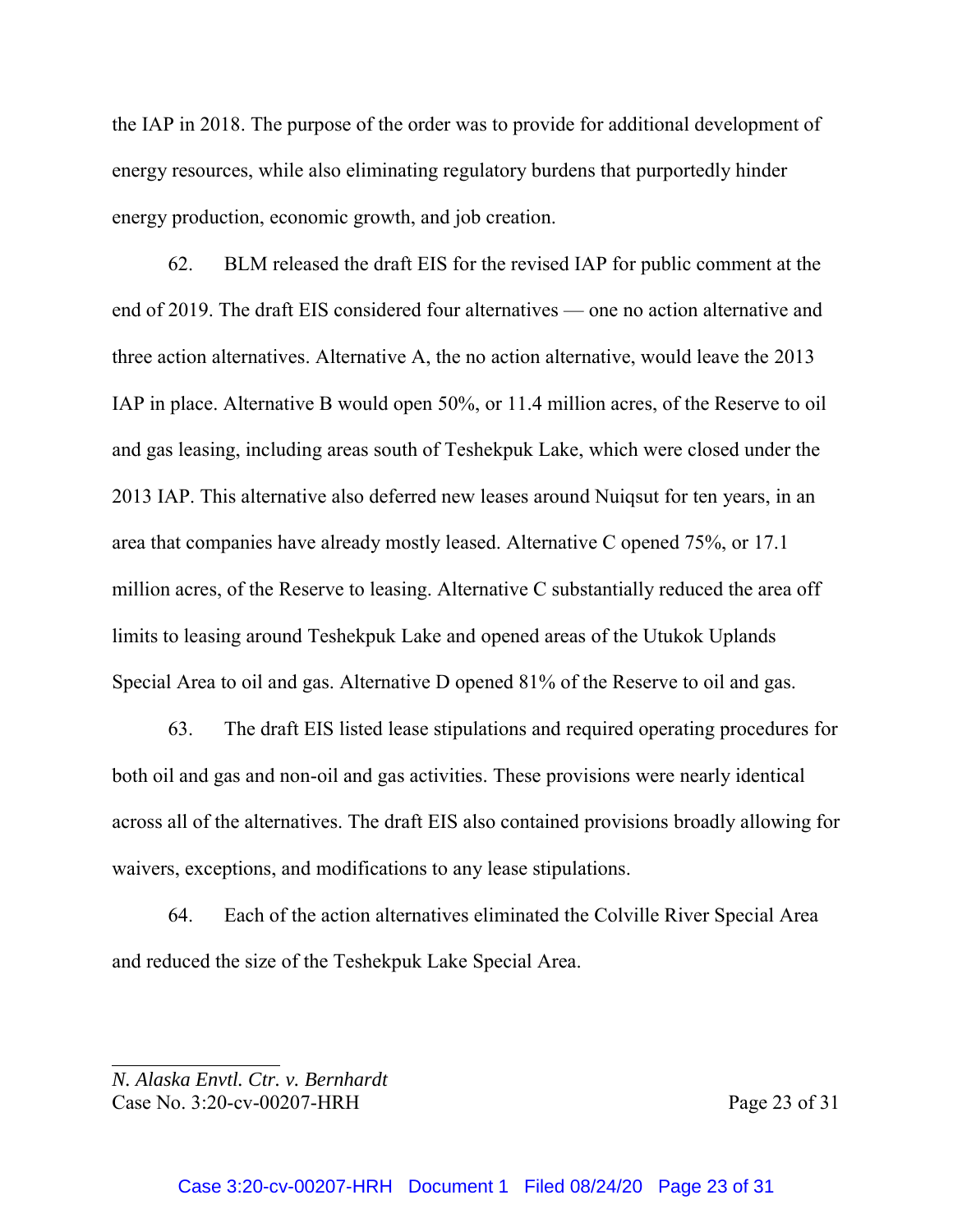65. Each of the action alternatives allow for community roads to be built anywhere in the Reserve, including in areas closed to oil and gas leasing and development or subject to no surface occupancy stipulations for oil and gas leases. Each of the action alternatives also allow at least one pipeline to run through the Teshekpuk Lake Special Area to transport oil and gas from offshore development, including through areas that would otherwise be closed to oil and gas infrastructure.

66. Shortly after the release of the draft EIS, BLM held the 2019 lease sale in the Reserve. BLM sold over 92 tracts totaling just over 1 million acres. The sale was the second largest in the Reserve to date in terms of the total number of acres leased. North Slope Exploration, LLC, a subsidiary of Armstrong Energy, acquired 85 of those tracts in an area south of Teshekpuk Lake and extending toward the community of Atqasuk:

*N. Alaska Envtl. Ctr. v. Bernhardt* Case No. 3:20-cv-00207-HRH Page 24 of 31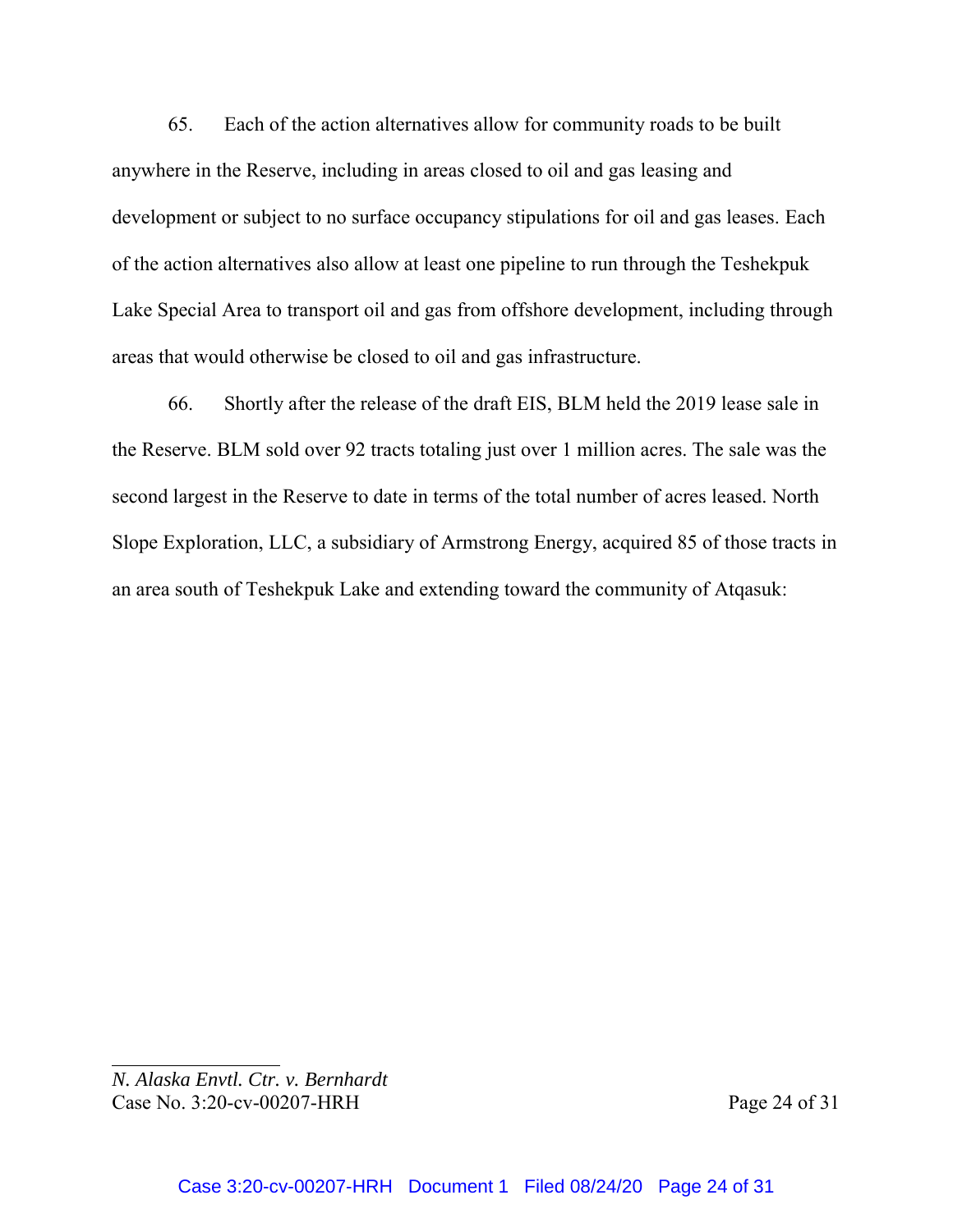

67. Numerous commenters, including Plaintiffs, submitted comments urging BLM not to revise the 2013 IAP to open additional areas to oil and gas development. These comments flagged numerous concerns with the draft EIS and with BLM's failure to conduct an adequate analysis for purposes of NEPA, consider a reasonable range of alternatives, or protect resources and Special Areas in the Reserve as mandated by the NPRPA. Commenters asked BLM to consider a range of additional alternatives or components of alternatives, including alternatives that would close additional areas to leasing or infrastructure, would shift the frequency of leasing, or would include additional mitigation measures. Commenters also flagged that BLM failed to do an adequate analysis of the direct, indirect, and cumulative impacts to a wide range of resources, uses,

*N. Alaska Envtl. Ctr. v. Bernhardt* Case No. 3:20-cv-00207-HRH Page 25 of 31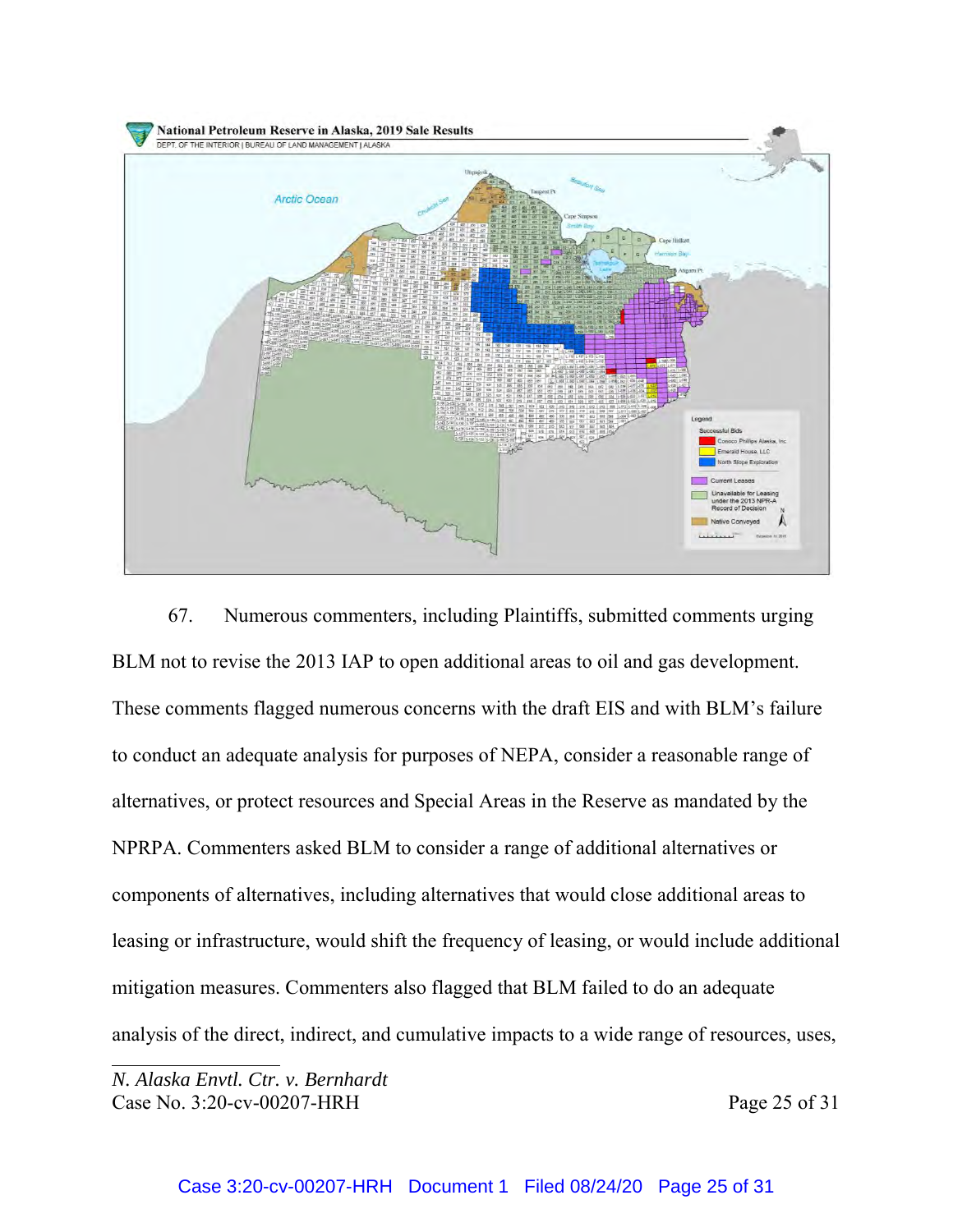and areas, including caribou, birds, polar bears, air, water, greenhouse gas emissions and climate change, subsistence uses and resources, and other resources and areas in and around the Reserve. Commenters flagged that BLM's EIS did not adequately account for or address the new information and range of impacts occurring in the Reserve that arose after the adoption of the 2013 IAP.

68. BLM issued its final EIS on June 26, 2020. In the final EIS, BLM identified a new alternative — Alternative  $E$  — as its preferred alternative. Alternative E opened 18.7 million acres, or 82% of the Reserve, to oil and gas leasing and made other changes:



*N. Alaska Envtl. Ctr. v. Bernhardt* Case No. 3:20-cv-00207-HRH Page 26 of 31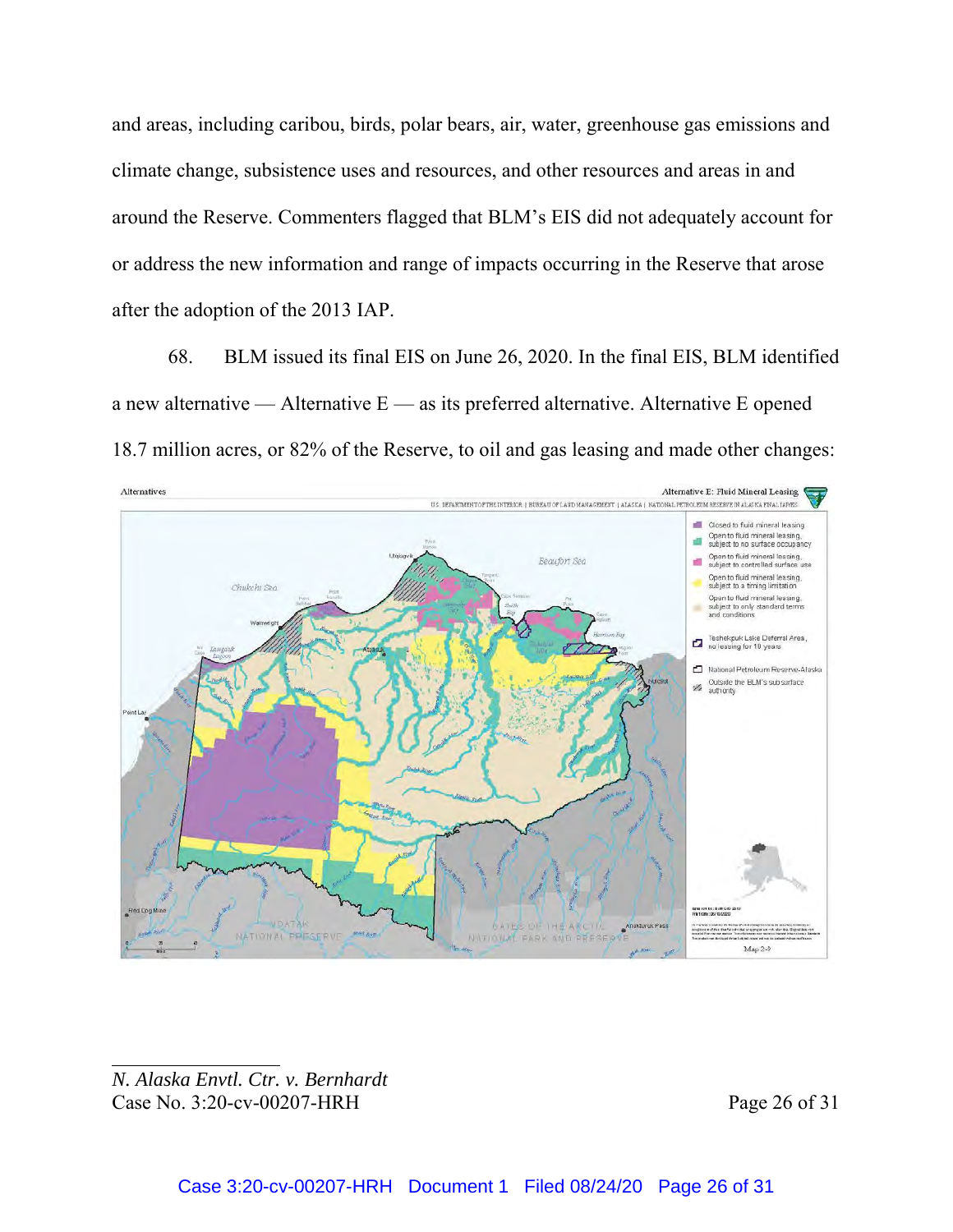69. BLM also modified the existing alternatives that were considered in the draft EIS.

70. In the final EIS, all the action alternatives still reduced the size of the Teshekpuk Lake Special Area and eliminated the Colville River Special Area. BLM modified the Utukok Uplands Special Area in the final EIS to encompass part of the headwaters of the Colville River.

71. BLM relied on a hypothetical development scenario to set out what the impacts might be from different levels of oil and gas development.

72. In the final EIS, BLM stated the EIS was intended to fulfill BLM's NEPA obligations for lease sales conducted through at least 2039 and potentially after.

73. In response to comments calling on BLM to engage in a more in-depth analysis of the potential impacts to numerous resources and better explain the differences in impacts between the alternatives, BLM said it would not conduct that analysis at this stage.

#### **CLAIMS FOR RELIEF**

# **COUNT I (Violation of NEPA)**

74. Plaintiffs re-allege, as if fully set forth here, each and every allegation contained in the preceding paragraphs.

75. Pursuant to NEPA, agencies must take a "hard look" at the consequences, environmental impacts, and adverse effects of their proposed actions and evaluate

*N. Alaska Envtl. Ctr. v. Bernhardt* Case No. 3:20-cv-00207-HRH Page 27 of 31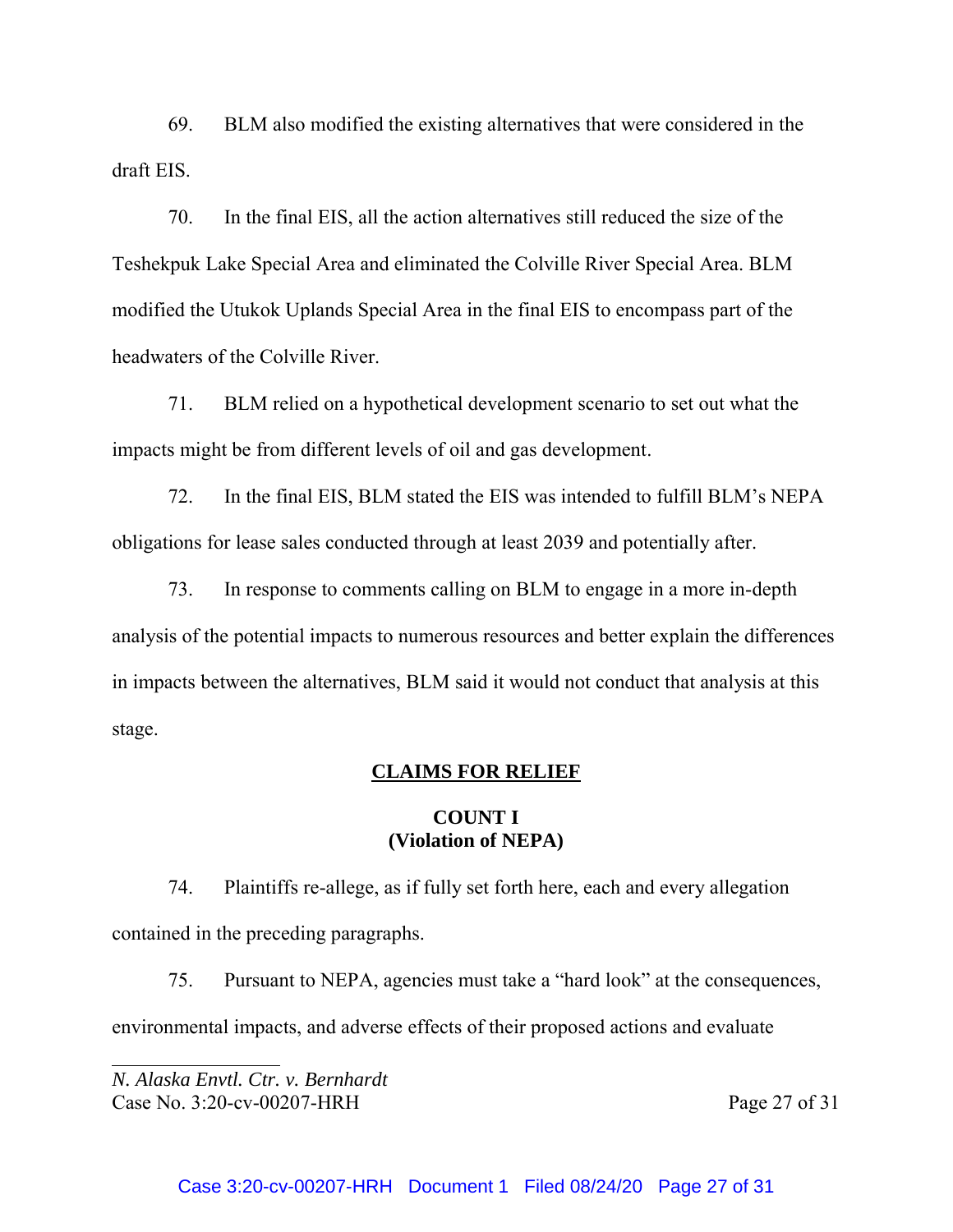mitigation measures. 42 U.S.C. § 4332(2)(C); 40 C.F.R. §§ 1502.1, 1502.14, 1502.16. NEPA requires that an EIS include a detailed analysis of the direct, indirect, and cumulative impacts of the proposed action together with the impacts of past, present, and reasonably foreseeable activities. 40 C.F.R. §§ 1502.16(a)–(b), 1508.7, 1508.8. NEPA's implementing regulations require that an EIS discuss the means to mitigate adverse environmental consequences. *Id.* §§ 1502.14(f), 1502.16(h).

76. NEPA requires agencies to consider a reasonable range of alternatives. 42 U.S.C. § 4332(2)(C)(iii); 40 C.F.R. §§ 1500.2(e), 1502.2(d)–(f), 1502.14, 1505.1(e). Agencies must, to the fullest extent possible, include "reasonable alternatives to proposed actions that will avoid or minimize adverse effects of these actions upon the quality of the human environment." 40 C.F.R. § 1500.2(e). The EIS must also state how the alternatives considered will meet both NEPA and other environmental laws and policies, including the NPRPA, and must discuss the reasons for eliminating any alternatives from detailed study. *See id.* §§ 1502.2(d), 1502.14(a).

77. BLM violated NEPA and its implementing regulations by failing to do an adequate analysis or take a hard look at the potential direct, indirect, and cumulative impacts of its decision or at potential mitigation measures.

78. BLM failed to consider a reasonable range of alternatives in the EIS, including an alternative that would provide stronger protections for the Reserve's resources and limit the impacts of oil and gas activities, consistent with BLM's statutory

*N. Alaska Envtl. Ctr. v. Bernhardt* Case No. 3:20-cv-00207-HRH Page 28 of 31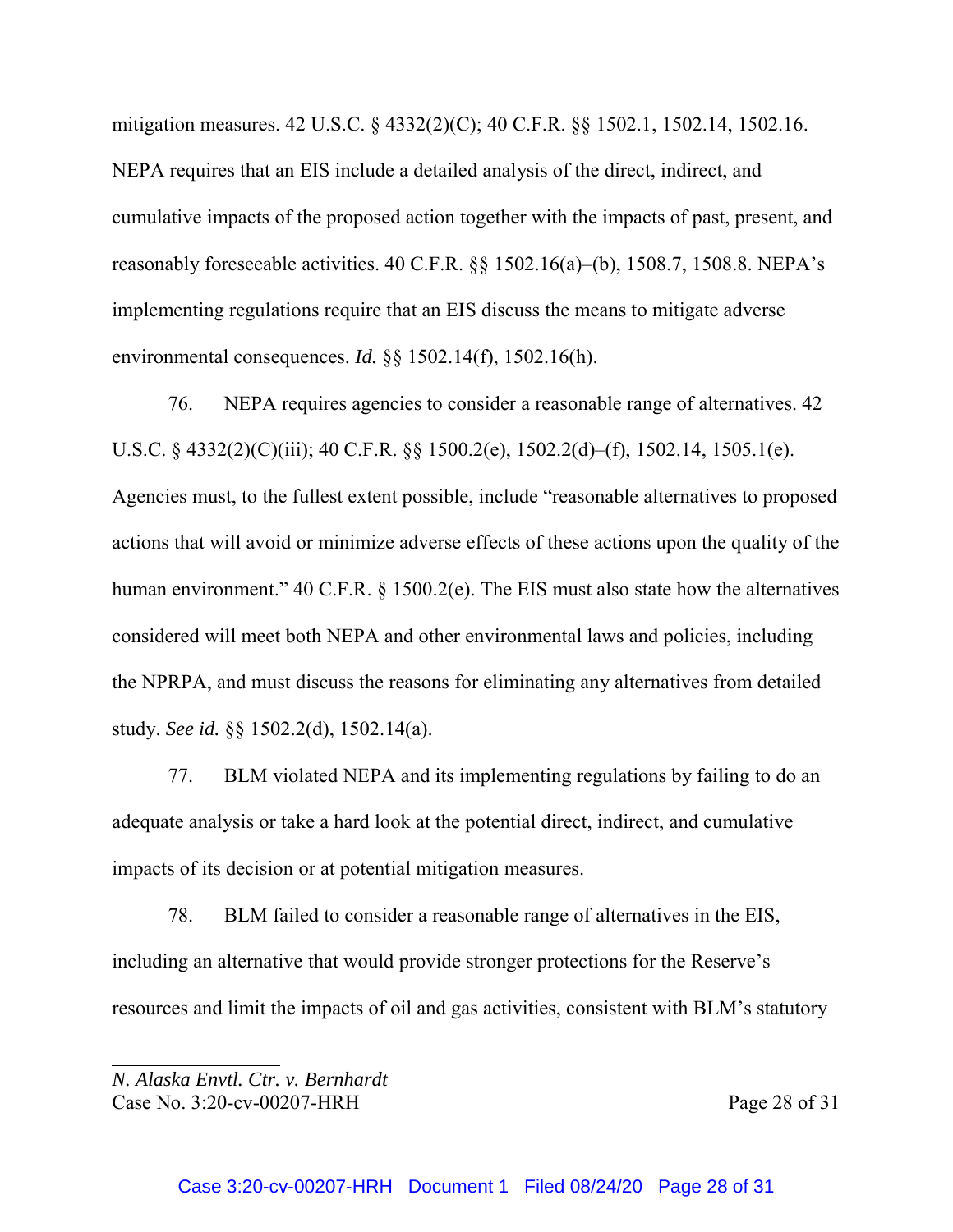obligations. To the extent BLM provided any explanation for failing to consider viable alternatives, that explanation was arbitrary and capricious.

79. For each of the above reasons, and others, BLM's failure to analyze the direct, indirect, and cumulative impacts of its decision, including mitigation measures, and failure to consider a reasonable range of alternatives in its final EIS was arbitrary, capricious, and not in accordance with the law and was without observance of the procedure required by NEPA, its implementing regulations, and the APA. 5 U.S.C. § 706(2).

# **COUNT II (Violation of NEPA and the NPRPA)**

80. Plaintiffs re-allege, as if fully set forth here, each and every allegation contained in the preceding paragraphs.

81. NEPA requires federal agencies to prepare an EIS on any proposal for "major Federal actions significantly affecting the quality of the human environment." 42 U.S.C.  $\S$  4332(2)(C).

82. The NPRPA requires that BLM mitigate reasonably foreseeable and significant adverse effects in the Reserve. 42 U.S.C. § 6506a(b). BLM's implementing regulations require BLM to conduct the necessary environmental analysis under NEPA prior to and as part of the tract selection process for the lease sale. 43 C.F.R. § 3131.2(b).

83. Individual lease sales conducted consistent with the IAP are distinct, major federal actions that are subject to NEPA.

*N. Alaska Envtl. Ctr. v. Bernhardt* Case No. 3:20-cv-00207-HRH Page 29 of 31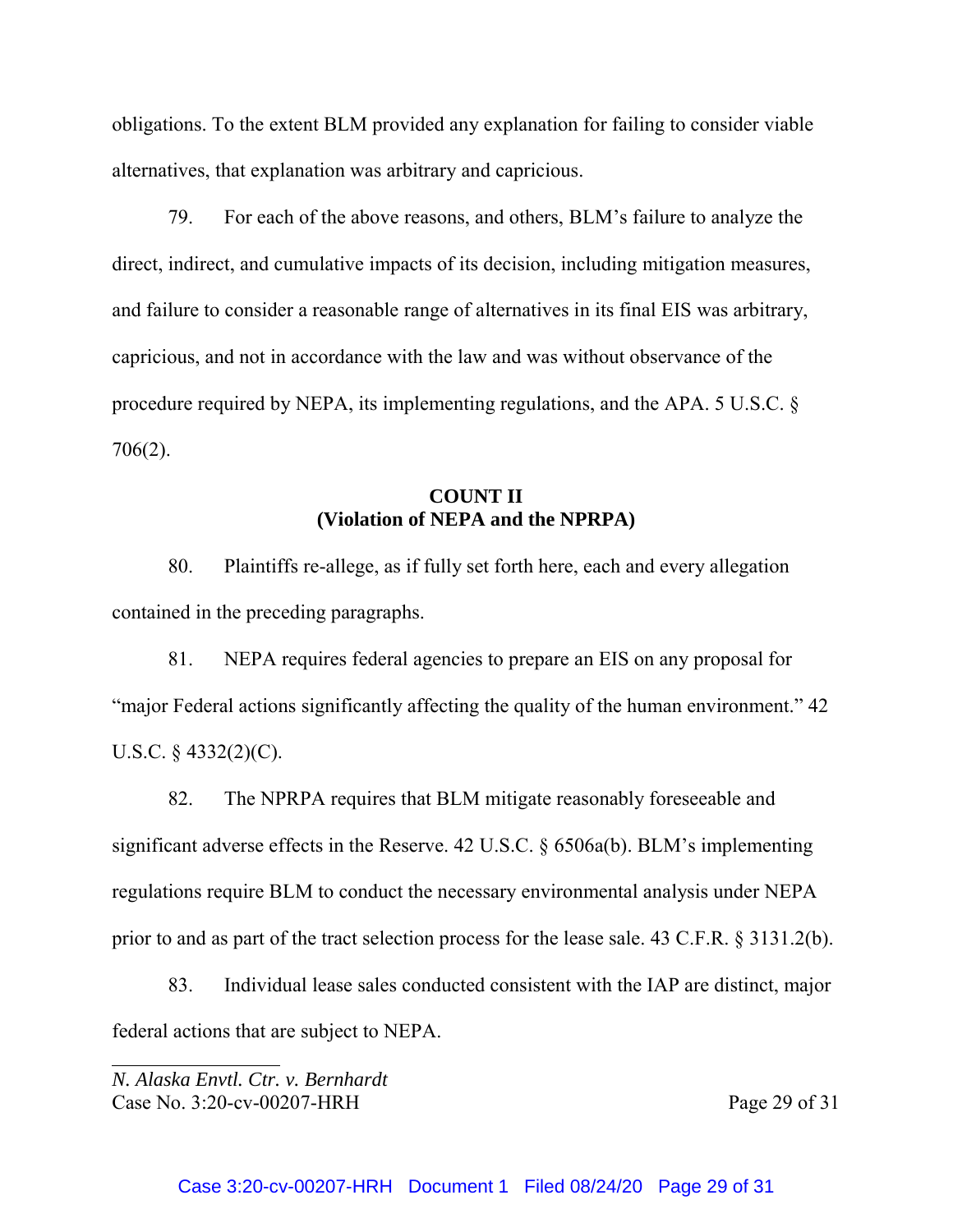84. BLM's statement that the revised IAP is the only NEPA analysis required for the lease sales through at least 2039, absent a need to supplement the IAP based on new information, is contrary to the requirements of NEPA and BLM's regulations under the NPRPA.

85. Because BLM asserts that the revised IAP satisfies any and all NEPA obligations for future lease sales through at least 2039, the NEPA analysis for such future lease sales is inadequate and BLM has failed to take a hard look at the impacts, including site-specific impacts, associated with those future lease sales.

86. BLM's failure to conduct an adequate NEPA analysis and failure to articulate a plan consistent with NEPA and the NPRPA was arbitrary, capricious, and not in accordance with the law and was without observance of the procedure required by NEPA, the NPRPA, their implementing regulations, and the APA. 5 U.S.C. § 706(2).

#### **REQUEST FOR RELIEF**

Plaintiffs respectfully request that this Court grant the following relief:

1. Declare that BLM violated NEPA, the NPRPA, and the APA, and that the actions as set forth above are arbitrary, capricious, and not in accordance with law and the procedures required by law, and constitute agency action unlawfully withheld or unreasonably delayed;

2. Vacate and set aside as unlawful the revised IAP and any decisions that stem from or rely on it;

*N. Alaska Envtl. Ctr. v. Bernhardt* Case No. 3:20-cv-00207-HRH Page 30 of 31